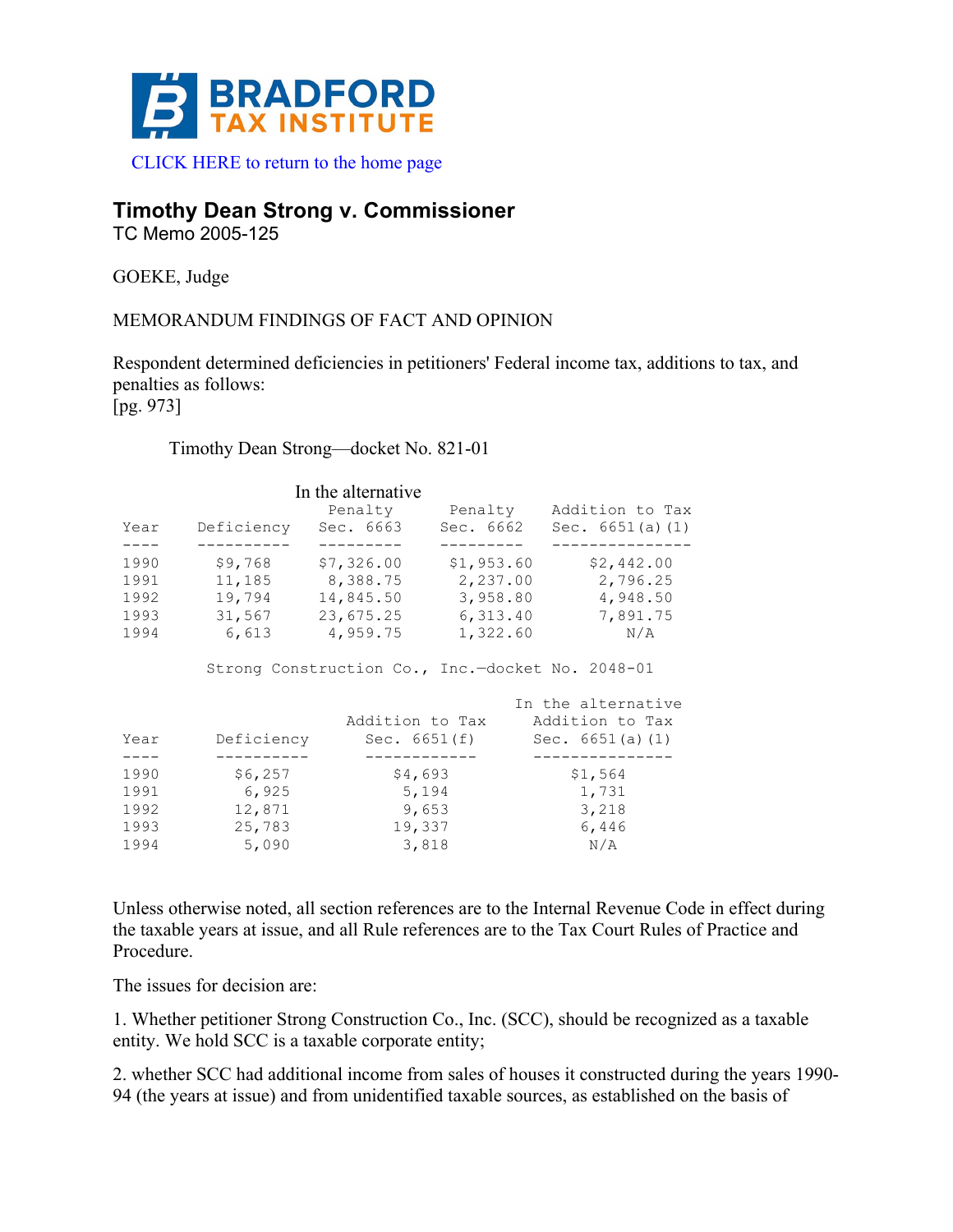deposits to petitioner Timothy Dean Strong's (Mr. Strong) joint bank account with SCC. We hold with certain specific exceptions that SCC did have the additional income determined by respondent;

3. whether SCC is entitled to expenses for construction costs and general and administrative expenses related to its homebuilding business during the years at issue in excess of those allowed by respondent. We hold SCC is entitled to deduct certain expenses as redetermined herein;

4. whether Mr. Strong had additional income for the years at issue for constructive dividends from SCC, deposits of SCC's funds for his personal use, and the corporation's payment of his personal expenses. We hold he did as redetermined herein;

5. whether Mr. Strong is liable for the fraud penalty under section 6663 on his underpayment of tax for each of the years at issue. We hold he is;

6. whether SCC is liable for the addition to tax under section 6651(f) for fraudulent failure to file timely on its underpayment of tax for each of the years at issue. We hold that SCC is not liable for the section 6651(f) addition to tax; and

7. alternatively, whether SCC is liable for the addition to tax under section 6651(a)(1) for failure to file timely tax returns. We hold that SCC is liable for the section  $6651(a)(1)$  addition to tax.

#### FINDINGS OF FACT

Some of the facts have been stipulated and are so found. The stipulation of facts and the attached exhibits are incorporated herein by this reference. At the time of filing his petition in this case, Mr. Strong resided in Clear Lake, Minnesota. At the time of filing its petition, SCC had its principal place of business, mailing address, and registered office in Minnesota.

#### **SCC**

SCC was incorporated under Minnesota law in 1986, and as of December 31, 1994, had not been formally dissolved. At all times relevant, Mr. Strong was the 100- percent owner of SCC. He was its incorporator, director, and president. During the years at issue, SCC had no officers except Mr. Strong and had no employees.

During the years at issue, SCC was engaged in the residential construction business and built and sold houses under the names Strong Construction or Strong Construction Co., Inc. SCC constructed and sold the following houses (the 22 house sales): [pg. 974]

|                              | 1990                                                                                   |                                        |
|------------------------------|----------------------------------------------------------------------------------------|----------------------------------------|
|                              |                                                                                        |                                        |
| Date                         | Property (Buyer)                                                                       | Sale Price                             |
| 7/5<br>7/5<br>10/12<br>12/10 | 10925 Osage Street<br>10929 Osage Street<br>10901 Osage Street<br>374 Rose Avenue East | \$59,900<br>64,600<br>64,900<br>75,400 |
| Total                        |                                                                                        | 264,800                                |
|                              | 1991                                                                                   |                                        |
| Date                         | Property (Buyer)                                                                       | Sale Price                             |
| 1/17<br>1/30                 | 12166 Wedgewood Drive<br>10905 Osage Street                                            | \$88,000<br>64,000                     |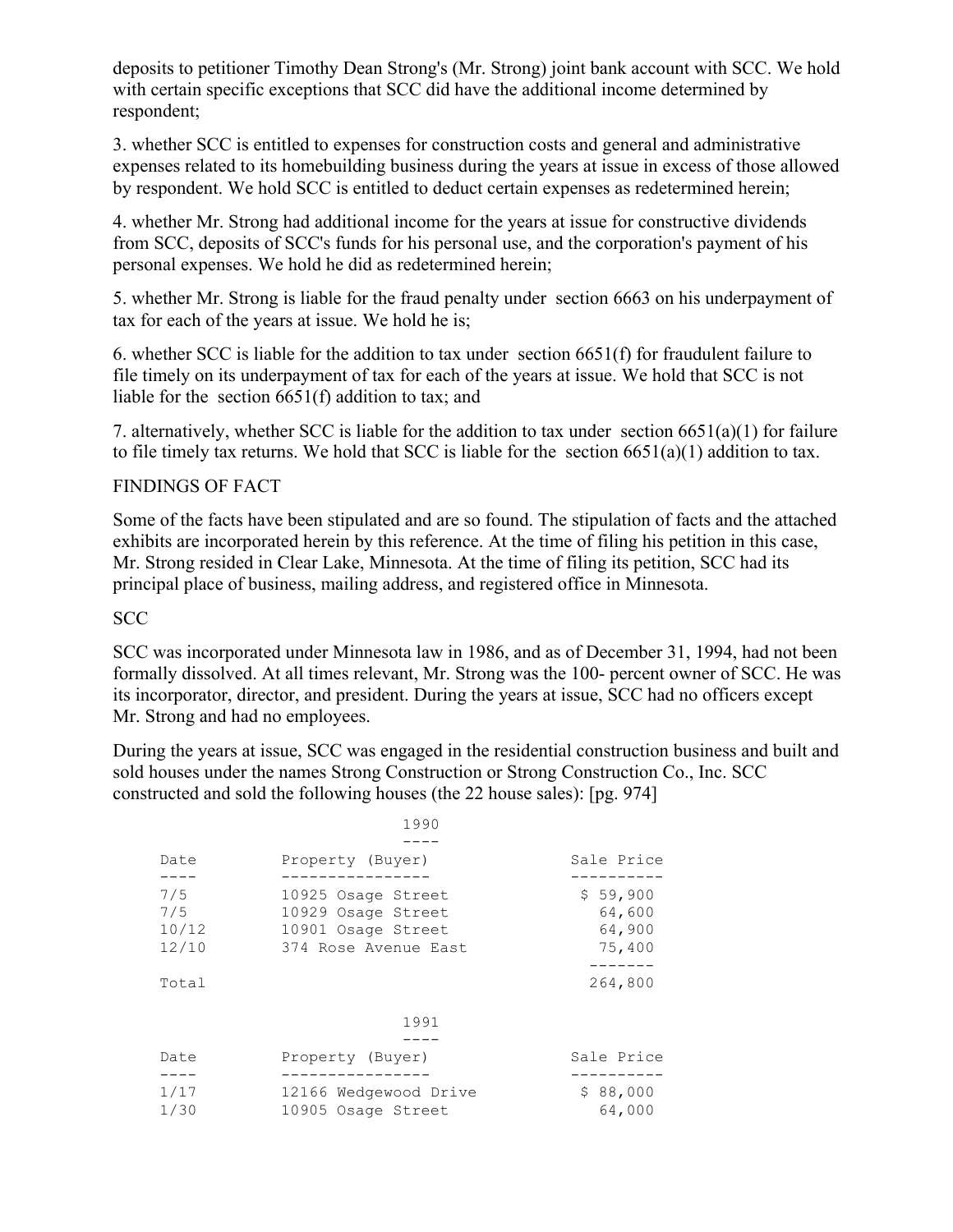| 4/5<br>6/28<br>7/26<br>9/6                                          | 16051 Andrie Street<br>767 99th Lane, NE<br>1755 124th Avenue, NW<br>1737 McKnight                                                                         | 116,960<br>87,760<br>84,000<br>84,000                                              |
|---------------------------------------------------------------------|------------------------------------------------------------------------------------------------------------------------------------------------------------|------------------------------------------------------------------------------------|
| Total                                                               |                                                                                                                                                            | -------<br>524,720                                                                 |
|                                                                     | 1992<br>$- - - -$                                                                                                                                          |                                                                                    |
| Date                                                                | Property (Buyer)                                                                                                                                           | Sale Price                                                                         |
| $- - - -$<br>2/20<br>4/2<br>4/13<br>7 <sup>7</sup><br>7/23<br>11/18 | ----------------<br>1761 County Road F<br>3242 129th Lane<br>3854 120th Avenue, NW<br>12154 Wedgewood Drive<br>11900 NE Kerry Street<br>818 Meander Street | ---------<br>\$89,000<br>85,000<br>78,000<br>92,900<br>91,000<br>96,000<br>------- |
| Total                                                               |                                                                                                                                                            | 531,900                                                                            |
|                                                                     | 1993                                                                                                                                                       |                                                                                    |
| Date<br>$- - - -$                                                   | $-- - -$<br>Property (Buyer)                                                                                                                               | Sale Price                                                                         |
| 10/27                                                               | 14671 Helium Street                                                                                                                                        | \$85,448                                                                           |
| Total                                                               |                                                                                                                                                            | $- - - -$<br>85,448                                                                |
|                                                                     | 1994                                                                                                                                                       |                                                                                    |
| Date<br>$- - - -$                                                   | Property (Buyer)<br>-------------                                                                                                                          | Sale Price<br>. _ _ _ _ _ _ _                                                      |
| 8/30<br>9/27<br>10/7<br>10/25<br>11/22                              | 14685 Iodine Court<br>4412 Josephine Lane North<br>5661-146th Circle<br>4265 Victoria Street<br>7096 Progress Road                                         | \$117,600<br>103,766<br>115,000<br>121,880<br>73,150<br>------                     |
| Total                                                               |                                                                                                                                                            | 531,396                                                                            |

During the years at issue, Mr. Strong had signatory authority over bank account No. 893315300 at First Bank, Coon Rapids, Minnesota (later known as Marquette Bank Coon Rapids). This account bears his name and that of SCC. The net proceeds from the 22 house sales during the years at issue were paid by checks issued to SCC and deposited in account No. 893315300. SCC did not file Federal or State income tax returns for the years 1990-94. Mr. Strong considered SCC funds [pg. 975] deposited into account No. 893315300 to be available for his personal use.

#### Mr. Strong's Income Tax Returns

Mr. Strong filed his 1990, 1991, and 1993 Forms 1040, U.S. Individual Income Tax Return, on March 23, 1995. He filed his 1992 Form 1040 on March 2, 1995, and he timely filed his 1994 return. For each of the years 1990-94, the returns filed by Mr. Strong reflect negative taxable income. These tax returns all included a Schedule C, Profit or Loss From Business (Sole Proprietorship), which identified his principal business as "construction". These Schedules C reflect the following gross receipts, expenses, and net profits or losses:

Item 1990 1991 1992 1993 1994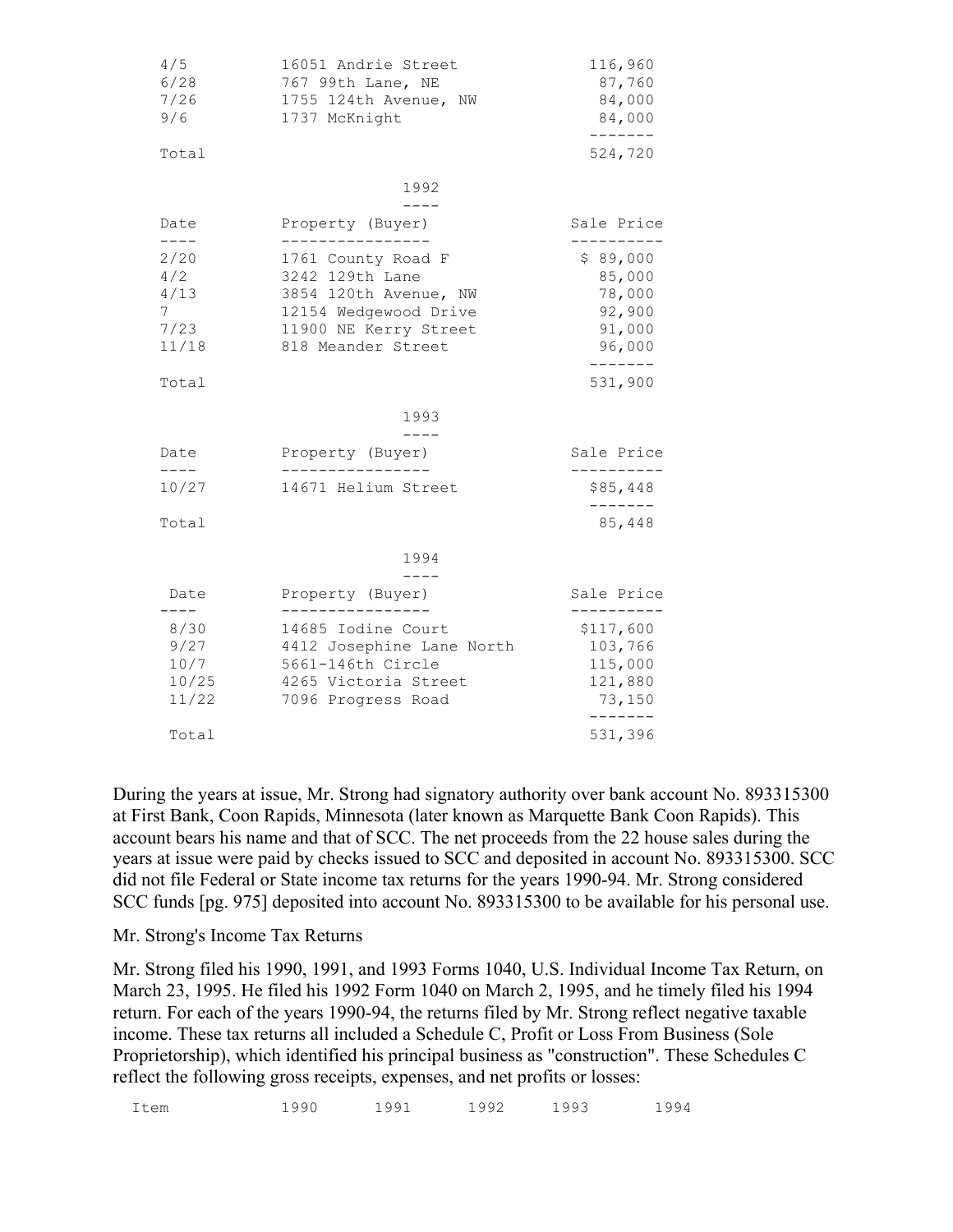| Gross<br>receipts<br>or sales  | \$20,100 | \$24,150 | \$26, 210 | \$47,934  | \$81,640 |
|--------------------------------|----------|----------|-----------|-----------|----------|
| Returns &<br>allowances        |          |          |           | 2,110     |          |
| Net sales                      |          |          |           | 45,824    |          |
| Cost of<br>goods sold<br>Gross |          |          |           | 29,151    | 66,204   |
| profit<br>Total                |          |          |           | 16,673    | 15,436   |
| expenses<br>Net profit         | 19,642   | 24,818   | 24,970    | 30,016    | 15,436   |
| $(\texttt{loss})$              | 458      | (668)    | 1,240     | (13, 343) | $-0-$    |

The Forms 1040 Mr. Strong filed reflect a \$65 tax liability based on self-employment tax in 1990 and a \$175 self-employment tax liability in 1992. Mr. Strong reported no other tax on the Forms 1040 for 1990-94.

Mr. Strong's Initial Contacts and Discussions With A Revenue Officer

In late 1991, Mr. Strong was contacted by an Internal Revenue Service (IRS) revenue officer. The purpose of this contact was to inquire regarding Mr. Strong's unpaid income tax liabilities for 1987 and 1988 and his unfiled income tax returns for 1989 and 1990. Mr. Strong refused to provide the revenue officer with any personal or financial information, but he told the revenue officer that he expected his tax liabilities for 1989 and 1990 to be at least \$50,000. In a later conversation, Mr. Strong informed the revenue officer that the reason he was delinquent in filing his tax returns was that he could not access records held by his ex-spouse. This statement was inaccurate since his former spouse did not have any of his records.

#### Return Preparation

Mr. Strong's tax returns for 1990 and 1993 were signed by D. R. Newman (Mr. Newman) as the paid tax return preparer on April 10 and 21, 1994, respectively. His 1991, 1992, and 1994 tax returns were executed by D. Wade (Ms. Wade) as the paid tax return preparer. Ms. Wade dated her signature on the 1991 return February 21, 1995, and dated the 1994 return February 15, 1995.

Mr. Strong initially had Mr. Newman prepare his tax returns for 1990-93. Mr. Newman prepared those returns from information and documents provided to him by Mr. Strong. Mr. Newman gave the completed tax returns along with the provided documents back to Mr. Strong in April 1994. Mr. Newman did not discuss the tax returns with him upon completing and providing them to Mr. Strong. Mr. Strong did not provide Mr. Newman with bank statements, deposit slips, or canceled checks to prepare his tax returns.

Without the knowledge of Mr. Newman, Mr. Strong altered or caused to be altered the amounts shown on the 1990 return prepared by Mr. Newman before he filed the return. He also caused the 1991 and 1992 returns originally prepared by Mr. Newman to be changed by Ms. Wade. Mr. Strong instructed Ms. Wade to change the figures shown on the 1991 and 1992 returns as originally prepared using handwritten sheets he gave her. Ms. Wade [pg. 976] changed the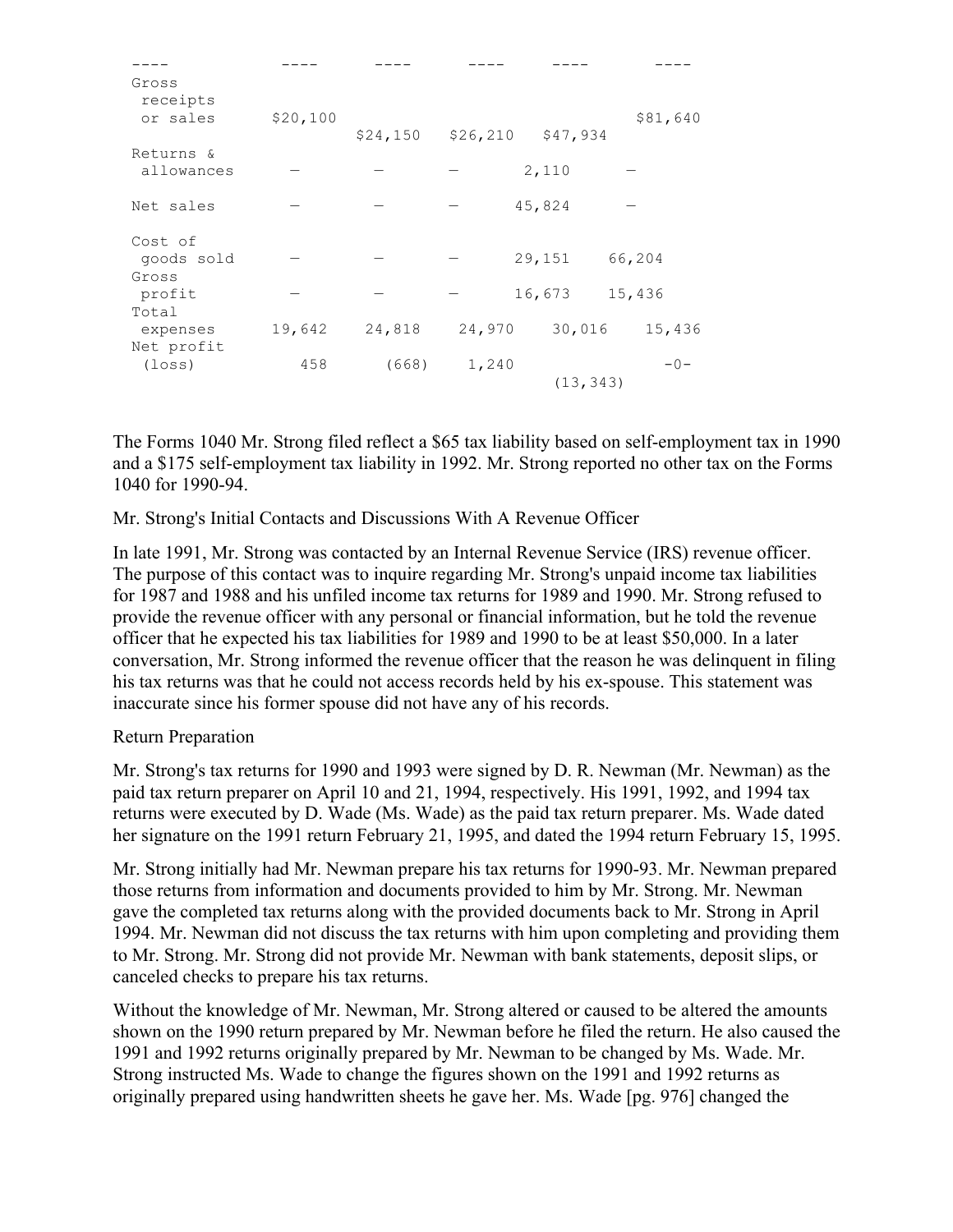figures on the 1991 tax return by covering the original numbers with correction fluid and writing new numbers over them because she did not have a 1991 form at the time she revised the return. She redid the 1992 return, but on a clean form. The changes Mr. Strong instructed Ms. Wade to make to the 1991 and 1992 tax returns, originally prepared by Mr. Newman, reduced the reported Schedule C profit on each return. Ms. Wade also prepared Mr. Strong's 1994 income tax return from a sheet of paper provided to her that contained the income and expense figures she placed on the return.

The Audit of Mr. Strong's Income Tax Returns

In September 1995, respondent notified Mr. Strong that his 1990 and 1991 Federal income tax returns were under examination, and in a meeting on November 30, 1995, at his residence, a revenue agent advised him that his 1992, 1993, and 1994 returns were also under review. In response to requests for his bank and business records, Mr. Strong provided only handwritten summaries of settlement sheets for five houses sold in 1991 and 1992. Respondent's revenue agent obtained information regarding the construction business by issuing summonses under section 7602 for SCC's bank records and for settlement statements from title companies for the houses that had been sold by SCC.

After the revenue agent's preliminary findings were provided to Mr. Strong, reconstructed financial statements for SCC for the years 1991, 1992, 1993, and 1994 were presented to the revenue agent by Mr. Frazier, an accountant who had been engaged by Mr. Strong.

Respondent used the financial statements provided by Mr. Frazier as the starting point for determining SCC's taxable income for the years at issue. Respondent determined that SCC was not entitled to deduct all the expenses shown on the financial statements prepared by Mr. Frazier. Respondent also analyzed deposits in bank account No. 893315300 to determine SCC's taxable income in addition to the identified deposits of sales proceeds of houses.

The following shows the deposits to account No. 893315300 that remain in dispute 1 :

|                      | 1990 Date | Amount     |
|----------------------|-----------|------------|
| Payor                | Deposited | Deposited  |
|                      |           |            |
| Cash in ticket       | 1/2       | \$1,000.00 |
| Vincent Kurkowski    | 1/2       | 240.00     |
| Cash in ticket       | 1/24      | 2,200.00   |
| Cash in ticket       | 2/6       | 3,500.00   |
| Cash in ticket       | 2/10      | 4,700.00   |
| Cash in ticket       | 2/27      | 9,850.00   |
| Cash in ticket       | 2/13      | 7,200.00   |
| Cash in ticket       | 3/5       | 9,900.00   |
| Cash in ticket       | 3/8       | 4,900.00   |
| Ken Jeanotte         | 3/13      | 9,900.00   |
| Unknown              | 3/15      | 4,500.00   |
| Ken Jeanotte         | 5/25      | 9,900.00   |
| Ken Jeanotte         | 6/5       | 9,900.00   |
| Gordon Schnobrich    | 6/22      | 312.00     |
| Gordon Schnobrich    | 7/5       | 304.80     |
| Gordon Schnobrich    | 7/17      | 170.00     |
| Cash in ticket       | 12/3      | 1,400.00   |
| Wesley Strong        | 12/4      | 6,000.00   |
|                      |           |            |
| Total other deposits |           | 85,876.80  |
|                      | 1991 Date | Amount     |
| Payor                | Deposited | Deposited  |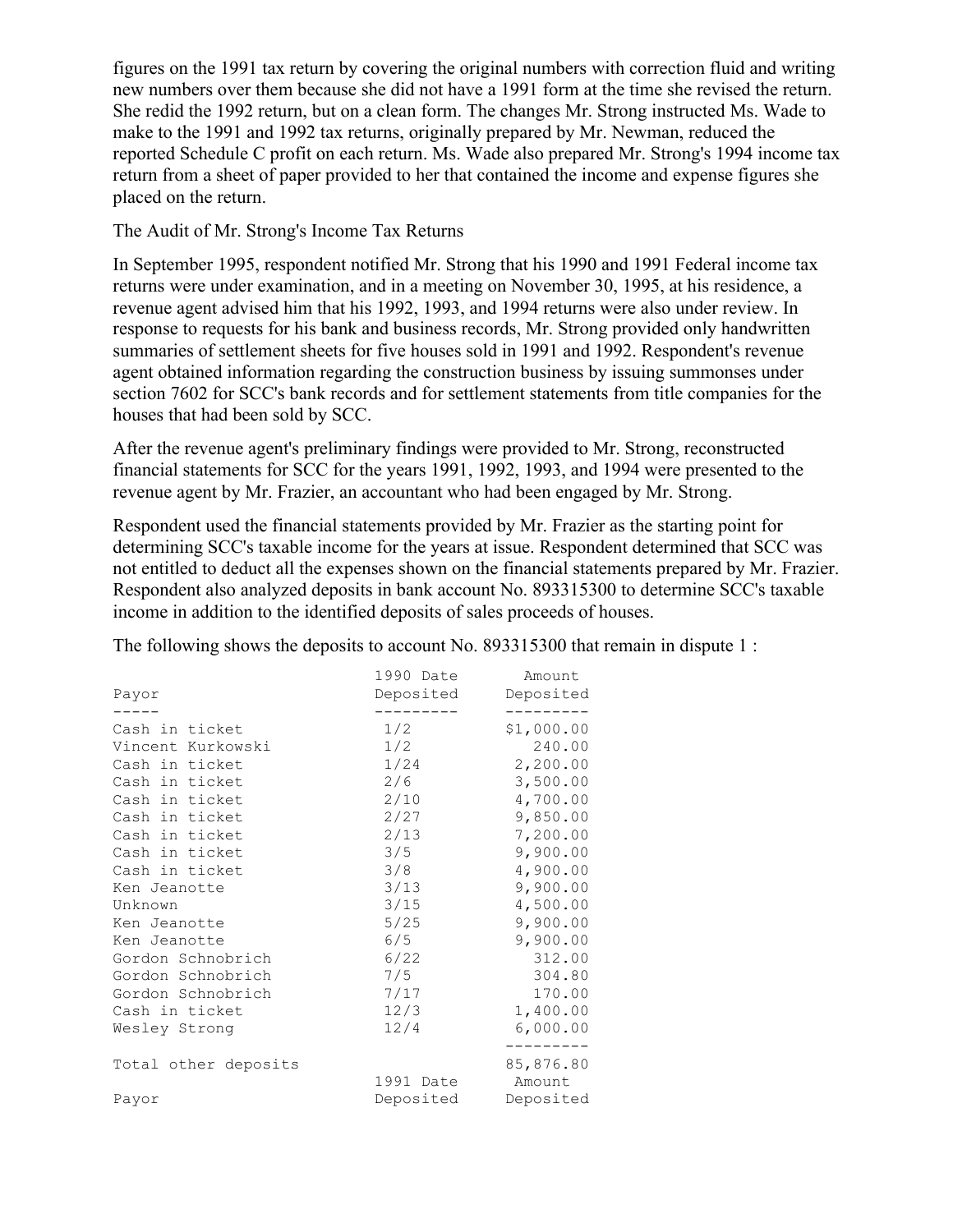| -----                        | ------     |                |
|------------------------------|------------|----------------|
| Scherer Brothers Lumber      | 1/30       | \$144.45       |
| Bradley or Mary Lathrop      | 4/30       | 100.00         |
| Cash in ticket               | 6/14       | 4,000.00       |
|                              |            |                |
| Cash in ticket               | 7/12       | 9,900.00       |
| Cash in ticket               | 12/17      | 5,300.00       |
| Todd Peterson                | 12/17      | 2,000.00       |
| Cash in ticket               | 12/18      | 6,000.00       |
|                              |            | ----------     |
| Total other deposits         |            | 27,444.45      |
|                              | 1992 Date  | Amount         |
|                              |            |                |
| Payor                        | Deposited  | Deposited      |
| $   -$                       | ---------- |                |
| Cash in<br>ticket            | 1/2        | \$4,600        |
| Cash in<br>ticket            | 1/28       | 6,560          |
| Cash in<br>ticket            | 2/5        | 9,000          |
| Cash in<br>ticket            | 2/14       | 3,200          |
| Cash in<br>ticket            | 2/14       | 3,400          |
|                              |            |                |
| ticket<br>Cash in            | 3/17       | 3,000          |
| Cash in<br>ticket            | 3/23       | 5,000          |
| Sharon Strong<br>Gene or     | 6/2        | 1,000          |
|                              |            | ------         |
| Total<br>other deposits      |            | 35,760         |
|                              | 1993 Date  | Amount         |
| Payor                        | Deposited  | Deposited      |
| -----                        | ---------  | ---------      |
|                              |            |                |
| Cash in ticket               | 1/19       | \$3,000        |
| Cash in ticket               | 1/29       | 4,000          |
| Harstad Companies            | 2/17       | 100            |
| Harstad Companies            | 2/17       | 250            |
| Cash in ticket               | 3          | 3,000          |
| Cash in ticket               | 3/22       | 2,000          |
|                              |            |                |
| No bank info.                | 3/24       | 5,000          |
| Cash in ticket               | 4/2        | 5,000          |
| Cash in ticket               | 4/22       | 9,900          |
| Cash in ticket               | 4/23       | 9,850          |
| Cash in ticket               | 4/28       | 9,900          |
| Cash in ticket               | 5/19       | 7,000          |
| Cash in ticket               | 6          | 4,000          |
|                              |            |                |
| Cash in ticket               | 6/21       | 5,000          |
| Cash in ticket               | 7/2        | 8,000          |
| Cash in ticket               | 7/15       | 11,000         |
| Cash in ticket               | 8/3        | 5,000          |
| No bank info.                | 8/24       | 9,900          |
| No bank info.                | 8/24       | 9,900          |
| Cash in ticket               | 9/22       | 6,000          |
| Cash in ticket               |            |                |
|                              | 10/15      | 4,450          |
| Cashier's check -            |            |                |
| Rodney Nelson                | 10/18      | 4,000<br>----- |
| Total other deposits         |            | 126,250        |
|                              | 1994 Date  | Amount         |
|                              |            |                |
| Payor                        | Deposited  | Deposited      |
|                              | -------    | -----          |
| Stephen Roche Homebuilders   | 3/16       | \$444          |
| North Metro Auto Salvage     | 3/16       | 75             |
| Sean Strong for #7           | 3/16       | 500            |
| Stephen Roche Homebuilders   | 3/24       | 988            |
| No info. available from bank | 5/13       | 5,000          |
| Keith E. Hagford             | 5/27       | 500            |
|                              |            |                |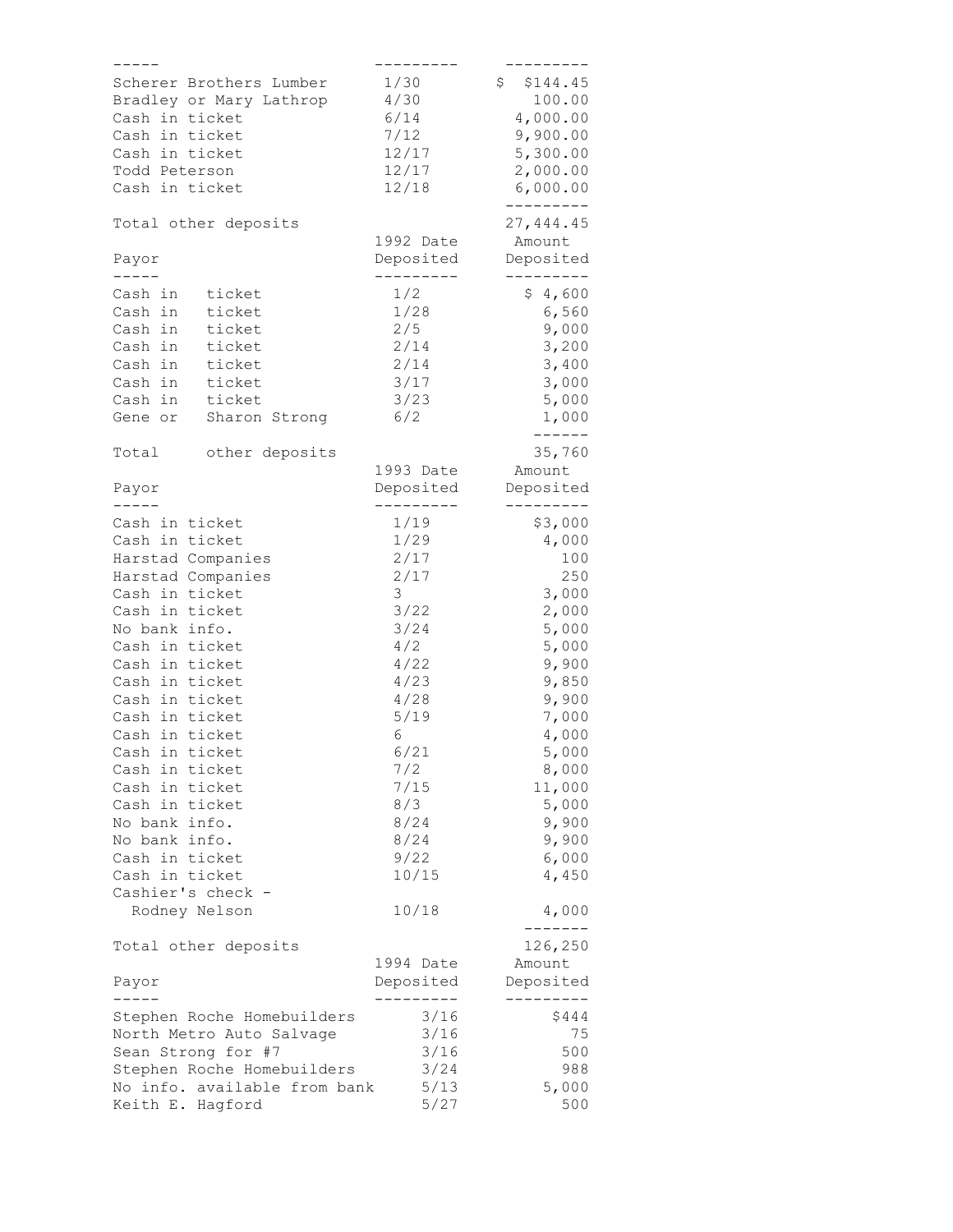| Burnet trust acct./         |      |        |
|-----------------------------|------|--------|
| Hagford earnest             | 6/20 | 500    |
| Jack W. Thompson            | 8/10 | 8,500  |
| Sean Strong/personal        | 8/16 | 8,500  |
| Criston or Ann Holst/Iodine | 10/5 | 225    |
|                             |      |        |
| Total other deposits        |      | 25,232 |

On March 13, 1990, Mr. Strong deposited \$9,900 into account No. 893315300. The deposit was cashier's check No. 6724 in the amount of \$9,900 issued by First National Bank Anoka-Brooklyn Park-Champlin (First Bank), which identifies the purchaser as Ken Jeanotte (Mr. Jeanotte). On May 25, 1990, Mr. Strong deposited \$9,600 in account No. 893315300, after taking \$300 cash back. The deposit was cashier's check No. 6726 in the amount of \$9,900 issued by First Bank, which also identifies the purchaser as Mr. Jeanotte. On June 5, 1990, Mr. Strong deposited \$9,500 into account No. 893315300, after taking \$400 cash back. The deposit was cashier's check No. 6725 in the amount of \$9,900 issued by First Bank, which also identifies the purchaser as Mr. Jeanotte. Mr. Jeanotte did not purchase cashier's check No. 6724, 6725, or 6726 deposited to account No. 893315300 and did not pay Mr. Strong the \$29,700 those checks represent. Mr. Strong used Mr. Jeanotte's name without his knowledge or permission.

On July 19, 1994, Mr. Strong obtained two cashier's checks issued by Norwest Bank each in the amount of \$8,500. The first made payable to Mr. Strong shows the payor was his brother, Sean Strong and was deposited to account No. 893315300 on August 16, 1994. The second was made payable to Mr. Strong, and Jack Thompson, the payor, is unidentified. It was deposited into account No. 893315300 on August 10, 1994.

Before 1990, Mr. Strong was aware of the title 31 requirements that currency transactions in excess of \$10,000 be reported to the Government.

#### SCC's Activity

During the years at issue, SCC entered into vacant land purchase agreements and acquired real property in its name. Mr. Strong signed the purchase agreements as president of SCC. As part of the sales process, SCC entered into new construction purchase agreements with buyers. SCC also applied for building permits, which Mr. Strong signed as president of SCC. In addition, SCC entered into a builder's security agreement and applied for a home buyer's warranty on some of the 22 house sales. SCC was identified as the seller of the property on the settlement statements or closing statements prepared for the real estate property closings for the 22 house sales. Mr. Strong executed those statements as president of SCC. For the purpose of passing title to real property, Mr. Strong executed, as president of SCC, affidavits regarding the good standing of SCC. SCC issued deeds for the 22 houses. Mr. Strong executed those deeds as president of SCC. Finally, during the years at issue and thereafter, SCC filed various notices with the Minnesota secretary of state.

#### Mr. Strong's Bankruptcy Filing

In March 1990, Mr. Strong, doing business as Strong Construction, filed for relief under chapter 2 of the Bankruptcy Code. In his bankruptcy petition, which Mr. Strong signed under penalties of perjury, he made the following representations: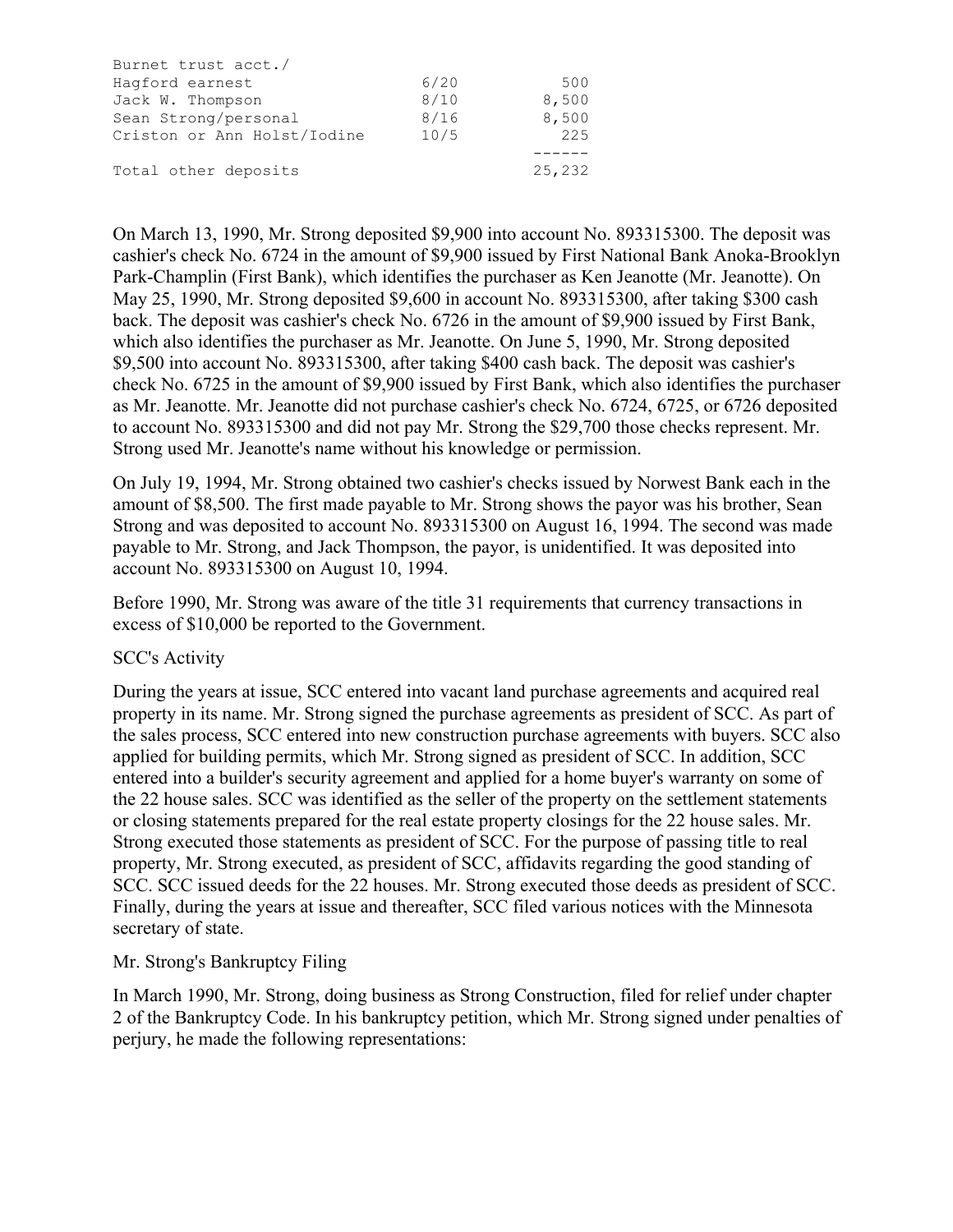a. That his current monthly gross income was zero and that his current monthly expenses were \$1,319. He also stated that "debtor had been living off proceeds from sale of personal property, which proceeds are now exhausted";

# [pg. 979]

b. that he had been engaged in the construction business under the name "Strong Construction" and that all books of account and records were kept and maintained by him, that they were available, and that none had been destroyed;

c. that he had received no income other than from the operation of his business in the 2 years preceding the filing of the bankruptcy petition;

d. that he was not holding property for another person and that no other person was holding property for him;

e. that the only real property in which he had an interest was his residence at 7090 107th Avenue, Clear Lake, Minnesota, and that the value of his interest therein was \$30,000;

f. that he had no cash on hand, and the market value of any interest he had in stock or interests in incorporated or unincorporated companies was zero. He reported only \$3,500 in personal property on his bankruptcy petition; and

g. he reported liabilities of \$199,581.38.

Mr. Strong attended a meeting of creditors under 11 U.S.C. section 341 on June 15, 1990. The trustee reported that after diligent inquiry, she had located no property belonging to the bankruptcy estate. A discharge was granted Mr. Strong on August 15, 1990. Robert Munns (Mr. Munns) represented Mr. Strong as his attorney in his 1990 bankruptcy filing. Mr. Munns prepared the bankruptcy petition and accompanying schedules using information Mr. Strong provided to him. Mr. Munns reviewed Mr. Strong's bankruptcy petition with him before filing it. Mr. Strong did not inform Mr. Munns that he had a large accumulation of cash on hand. Mr. Munns did not advise Mr. Strong that he did not have to report cash on hand, or corporation stock, which he held when he filed for bankruptcy in 1990.

Other Circumstances Related to Cash Available

Mr. Strong entered the Navy on December 5, 1974, and was discharged on June 9, 1976. The highest rank he attained was E- 1, which paid a monthly salary of \$361.20 in 1976. After discharge from the Navy, he attended vocational school and was trained as a machinist. He then worked as a machinist for a couple of years and later moved into the home construction business.

Mr. Strong was married to Anna Lisa Strong (Mrs. Strong) from 1978 to 1989; the couple separated in 1986. He was divorced from Mrs. Strong in August 1989. That proceeding was brought by Mrs. Strong in 1987. Mr. Strong did not disclose in that proceeding his interest in any real estate (except for 7090 107th Avenue, Clear Lake, Minnesota) or his interest in any cash on hand. Petitioner paid child support to his ex-wife during the years 1991-94.

Between 1978 and 1989, Mr. Strong and his then wife acquired and relinquished title to various real estate parcels. In 1983 and 1984, Mr. Strong and his then wife lost at least three properties in foreclosure actions. Mr. Strong filed his 1981-85 income tax returns jointly with his then wife; they reported the following adjusted gross income and taxable income on those returns: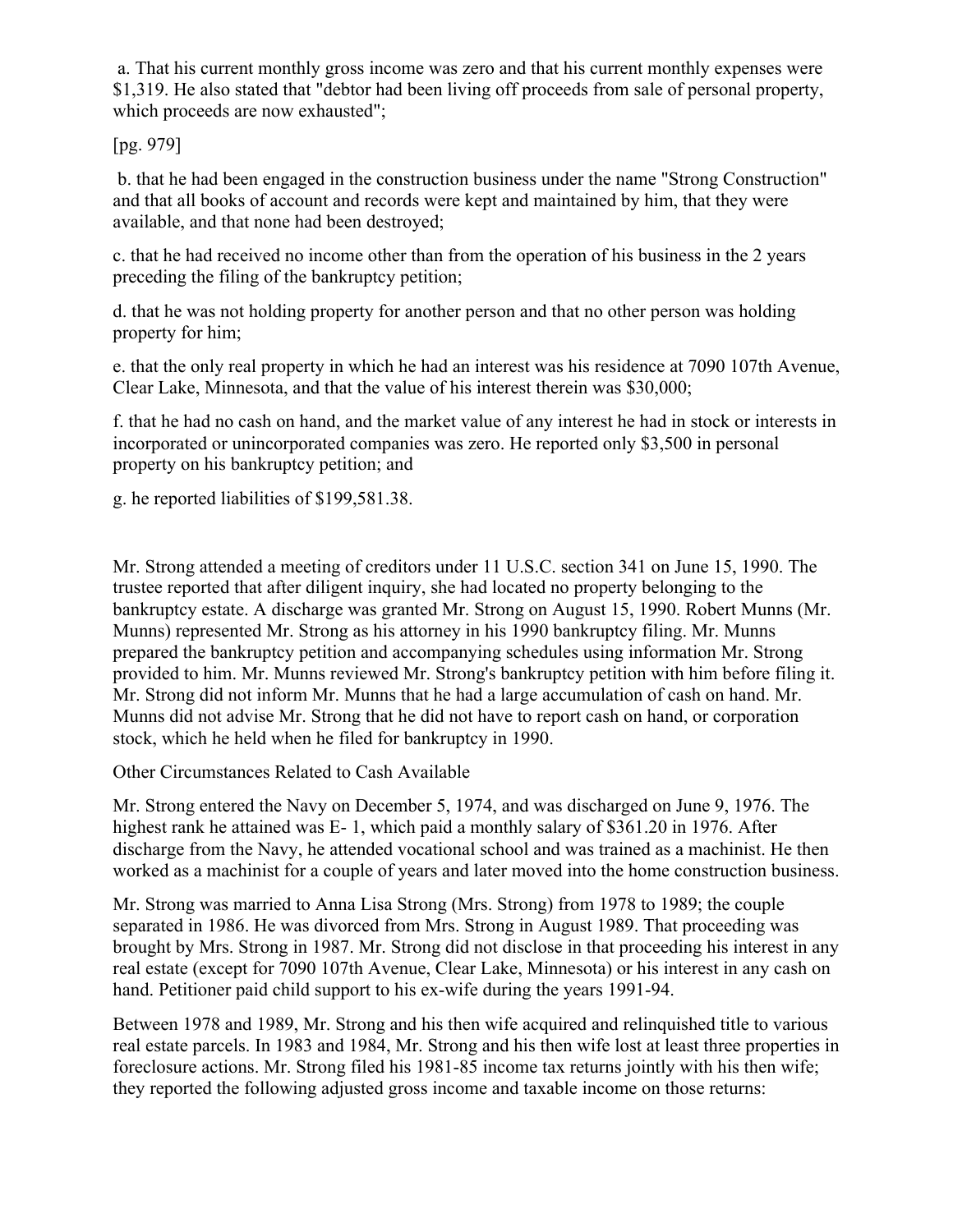| Year | Adjusted Gross Income | Taxable Income |
|------|-----------------------|----------------|
|      |                       |                |
| 1981 | \$35,266              | \$24,184       |
| 1982 | 32,636                | 15,314         |
| 1983 | 20,917                | 2,765          |
| 1984 | 21,371                | $-0-$          |
| 1985 | 3,170                 | $-0-$          |

#### Mr. Strong's Prior Year Returns

Mr. Strong filed his 1986 Federal income tax return in March 1990 with the following details: (1) His filing status on that return was married filing separate; (2) he claimed exemptions for his three children; (3) he reported adjusted gross income of \$31,952; (4) he claimed itemized deductions of \$6,826; and (5) he reported taxable income of \$17,526. The reported tax liability of \$2,105 was not paid until August 1991. He filed his 1987 Federal income tax return in March 1990 with the following details: (1) His filing status on that return was married filing separate; (2) he claimed exemptions for his three children; (3) he reported adjusted gross income of \$11,976; (4) he claimed itemized deductions of \$5,875; and (5) he reported taxable income of zero. The reported self-employment tax liability of \$1,116 was not paid until April 1992. Mr. Strong filed his 1988 Federal income tax return in March 1990 with the following details: (1) His filing status on that return was married filing separate; (2) he claimed exemptions for his three children; (3) he reported adjusted gross income of \$8,867; (4) he claimed itemized deductions of \$4,127; and (5) taxable income of zero. The reported self-employment tax liability of \$1,153 was not paid until April 1992. Mr. Strong did not file a Federal income tax return for 1989.

#### Respondent's Income Determinations

Respondent determined in the notice of deficiency that SCC was a taxable corporate entity and determined SCC's net taxable income in the years 1990-94. These determinations are disputed as to the status of SCC as a taxpayer, the gross income, and the allowable expenses. Respondent also determined in a separate notice of deficiency that Mr. Strong received constructive dividend income in the full amount of SCC's net income. Both SCC and Mr. Strong timely filed petitions with this Court.

#### OPINION

## I. Is SCC A Taxable Entity?

SCC and Mr. Strong argue that SCC should be ignored for tax purposes and was not a separate taxable entity apart from Mr. Strong. A corporation is a separate taxable entity if it was formed for a business purpose and engaged in business activity. See Moline Props., Inc. v. Commissioner, 319 U.S. 436, 439 [30 AFTR 1291] (1943); Strong v. Commissioner, 66 T.C. 12, 23-24 (1976), affd. 553 F.2d 94 [39 AFTR 2d 77-934] (2d Cir. 1977). SCC was a valid Minnesota corporation. More critical to this question, SCC was engaged in the construction business and houses were sold in its name during the years in question. SCC was jointly listed with Mr. Strong on account No. 893315300 where the receipts in dispute were deposited. Checks for house sales were issued with SCC as the payee. Mr. Strong chose to operate the construction business through a corporation, not a sole proprietorship. Under these facts, SCC must be recognized as a distinct taxable entity.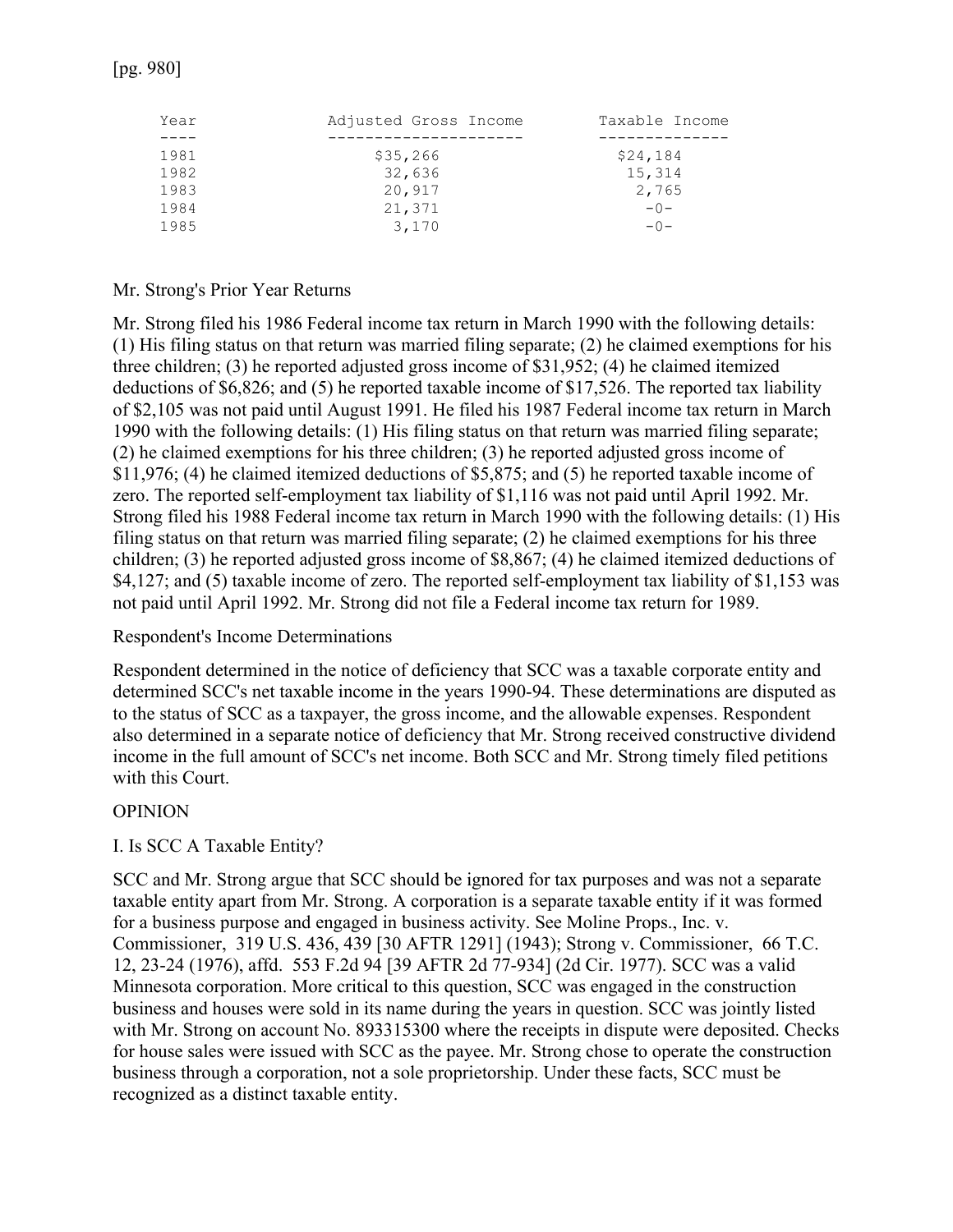#### II. SCC's Unreported Income and Expenses

The extent of SCC's taxable income is a separate issue. There are two distinct questions in this regard. First, should the unreported deposits be treated as income, and second, should SCC be allowed deductions against its income in addition to those allowed by respondent?

### A. Construction Income

The parties stipulated that the construction business earned gross income of \$264,800 in 1990, \$524,720 in 1991, \$531,900 in 1992, \$85,448 in 1993, and \$531,396 in 1994 from the construction and sale of houses. This business was conducted in SCC's name, and the deposits of proceeds from these home sales should be included in SCC's gross income.

### B. Unidentified Deposits

The question whether the unidentified deposits to the First Bank account are income to SCC merits further discussion. The record reflects deposits were made to account No. 893315300 in addition to the amounts traced to specific home sales. Respondent conceded that two of these deposits were loans from Mr. Strong's parents but asserts that the rest of these deposits were income to SCC and Mr. Strong. [pg. 981]

Many of the deposits in dispute were of currency or were completely unidentified. Other deposits were by check purportedly from various individuals or entities. Respondent asserts that Mr. Strong used nominee names to hide his own identity on some of the deposited cashier's checks, such as the two checks from Mr. Jeanotte in 1990 and three checks from his brother, Sean Strong, in 1994.

Because of Mr. Strong's inadequate records, respondent reasons under the bank deposits method of proof that these deposits are construction receipts absent evidence of any nontaxable source of the deposits. Respondent cites DiLeo v. Commissioner, 96 T.C. 858, 867 (1991), affd. 959 F.2d 16 [69 AFTR 2d 92-998] (2d Cir. 1992); Clayton v. Commissioner, 102 T.C. 632 (1994); Tokarski v. Commissioner, 87 T.C. 74 (1986); and Nicholas v. Commissioner, 70 T.C. 1057 (1978). We agree with respondent that unless petitioners have shown that the funds came from nontaxable sources, they are taxable to SCC. Dodge v. Commissioner, 981 F.2d 350, 353 [71 AFTR 2d 93-412] (8th Cir. 1992), affg. in part, revg. in part and remanding in part 96 T.C. 172 (1991). Petitioners argue that the deposits in question were from cash that Mr. Strong accumulated over the years.

SCC clearly had a taxable source of income as it was in the construction business during the years at issue. The amounts were deposited to bank account No. 893315300, as were the proceeds from the 22 house sales. Mr. Strong did not point to any source for the deposits other than his previously accumulated funds.

Mr. Strong alleges he began to accumulate cash through gambling winnings during his service in the U.S. Navy in the mid-1970s. He claims to have maintained a substantial cash hoard throughout his marriage from 1978 to 1989 and during his filing under chapter 2 of the Bankruptcy Code in 1990. Mr. Strong's assertions are not credible for several reasons. First, Mr. Strong was unable to explain specifically how the cash was obtained, where it was maintained, its amount after 1978, and how it was used. He stated that he was basically guessing when asked to specify what amounts he had on hand at any particular point. On cross-examination regarding the nature of his cash hoard, Mr. Strong refused to be specific and continually changed his story. For example, he stated that he did not add to his cash accumulation for 6 years, from 1982 through 1988. Later, upon being questioned by the Court, Mr. Strong stated that he did add to his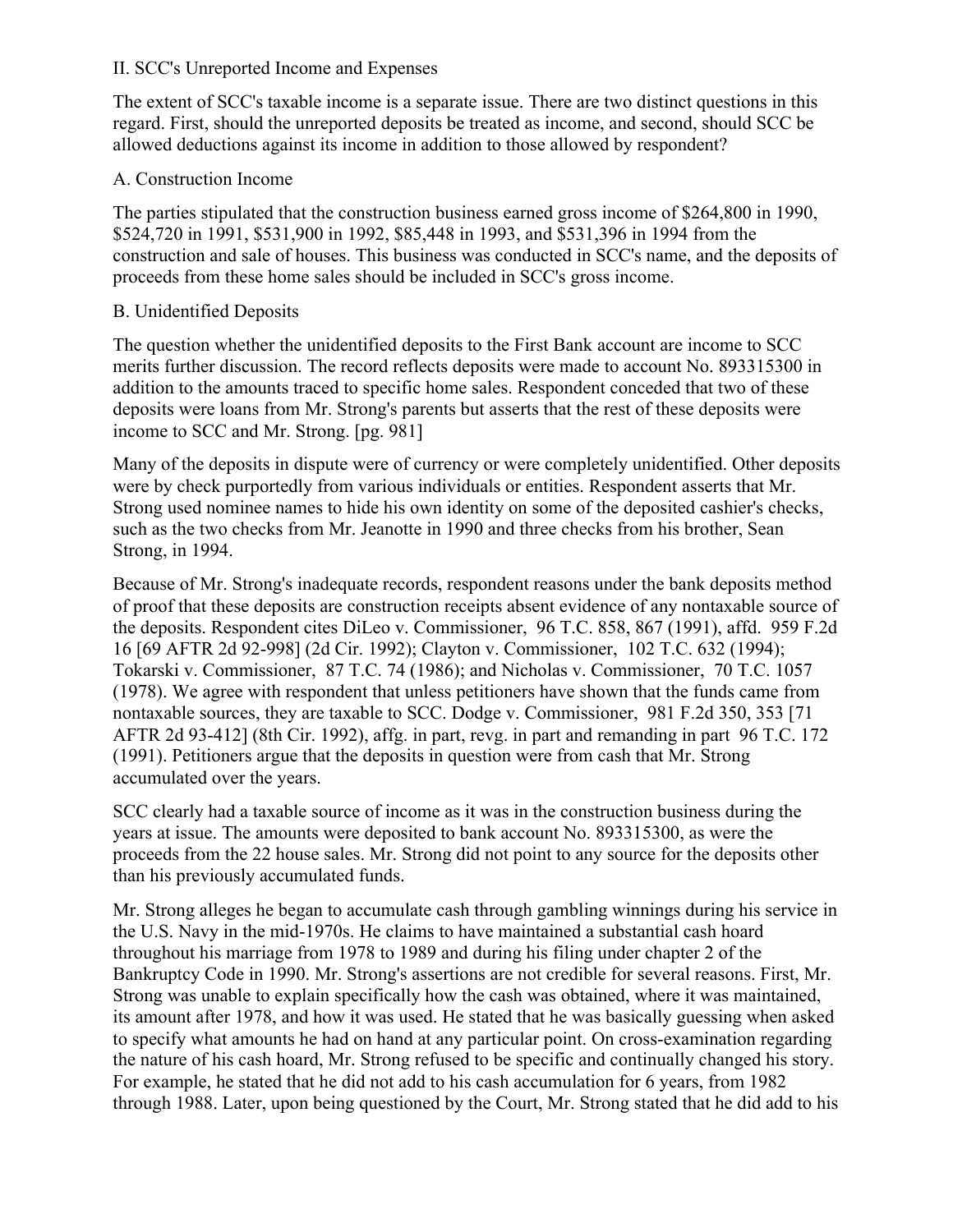cash accumulation during that period. Still later, Mr. Strong decided that his cash accumulation would have been in one of three bank accounts. We construe against him Mr. Strong's failure to provide adequate details regarding his cash hoard. "We are not required to accept implausible, uncorroborated, and incoherent contentions as to the existence of a cash hoard." Daniels v. Commissioner, T.C. Memo. 1992-692 [1992 RIA TC Memo ¶92,692].

Second, even though Mr. Strong was married during the period he held his cash hoard, his exwife was unaware that it existed. His ex-wife testified that the couple did not have an excess of cash during the 8 years they were living together. Further, Mr. Strong did not disclose the existence of the cash hoard upon their divorce, even though he stated under penalties of perjury in that proceeding that he had disclosed all assets.

Third, Mr. Strong's liabilities are inconsistent with his claimed cash hoard. For instance, Mr. Strong and his then wife lost at least three properties through foreclosure from December 1986 through February 1988. Such a forfeiture is inconsistent with the existence of a cash hoard. See Holland v. United States, 348 U.S. 121, 133 [46 AFTR 943] (1954). Mr. Strong also borrowed \$10,000 in 1991 to purchase equipment and allegedly borrowed \$6,000 from his father in December 1990. Mr. Strong specifically testified that he borrowed from his father in 1990 because he "was short on cash". Borrowing money and incurring interest charges are inconsistent with sitting on a large amount of unproductive cash. Thomas v. Commissioner, 223 F.2d 83, 88 [47 AFTR 1170] (6th Cir. 1955), revg. a Memorandum Opinion of this Court [1953 PH TC Memo ¶53,347] Daniels v. Commissioner, supra. [pg. 982]

Fourth, Mr. Strong's prior years' tax returns are inconsistent with his claim that the cash hoard came from previously taxed income. From 1981 through 1989, he reported taxable income of \$59,789, an average of \$6,643 per year. 2 The largest taxable income he reported was \$24,184 in 1981, and in 1984, 1985, 1987, 1988 and 1989, he reported zero taxable income. This was at the same time he was supporting three children. Mr. Strong's reported income from 1981 to 1989 is not sufficient to live on, much less accumulate a large cash hoard. See Holland v. United States, supra.

Finally, Mr. Strong filed for chapter 2 bankruptcy protection in March 1990. In his bankruptcy case, he represented that the sum total of his assets equaled \$33,500, including his homestead valued at \$30,000. He alleged he had no cash on hand and no interest in any corporation. These representations plainly contradict his current assertion that his cash deposits during the years at issue were from cash on hand at the beginning of 1990. Mr. Strong testified that he made these representations on the advice of his bankruptcy counsel. Mr. Strong's bankruptcy counsel, Mr. Munns, plainly denied that charge in his testimony. Mr. Munns unequivocally stated that he did not inform Mr. Strong that cash on hand or the value of a corporation did not have to be reported in bankruptcy. Mr. Munns also stated that Mr. Strong failed to inform him that he had a significant amount of cash on hand.

In conclusion, we reject Mr. Strong's cash hoard explanation for the unidentified deposits. Respondent also asserts judicial estoppel as a result of the representations in the bankruptcy filing. Because we reject Mr. Strong's claims of a cash hoard, it is unnecessary for us to reach this argument.

The burden is on SCC to establish that the deposits in dispute were not income. "Once the deposits were shown to be in the nature of income and to exceed what the taxpayers had reported as income, it became the taxpayers' responsibility to persuade the trier of fact the deposits were nontaxable." Dodge v. Commissioner, 981 F.2d at 354. In addition to Mr. Strong's claim of a cash hoard, SCC argues that two of the deposits were not taxable to SCC. The first is a deposit of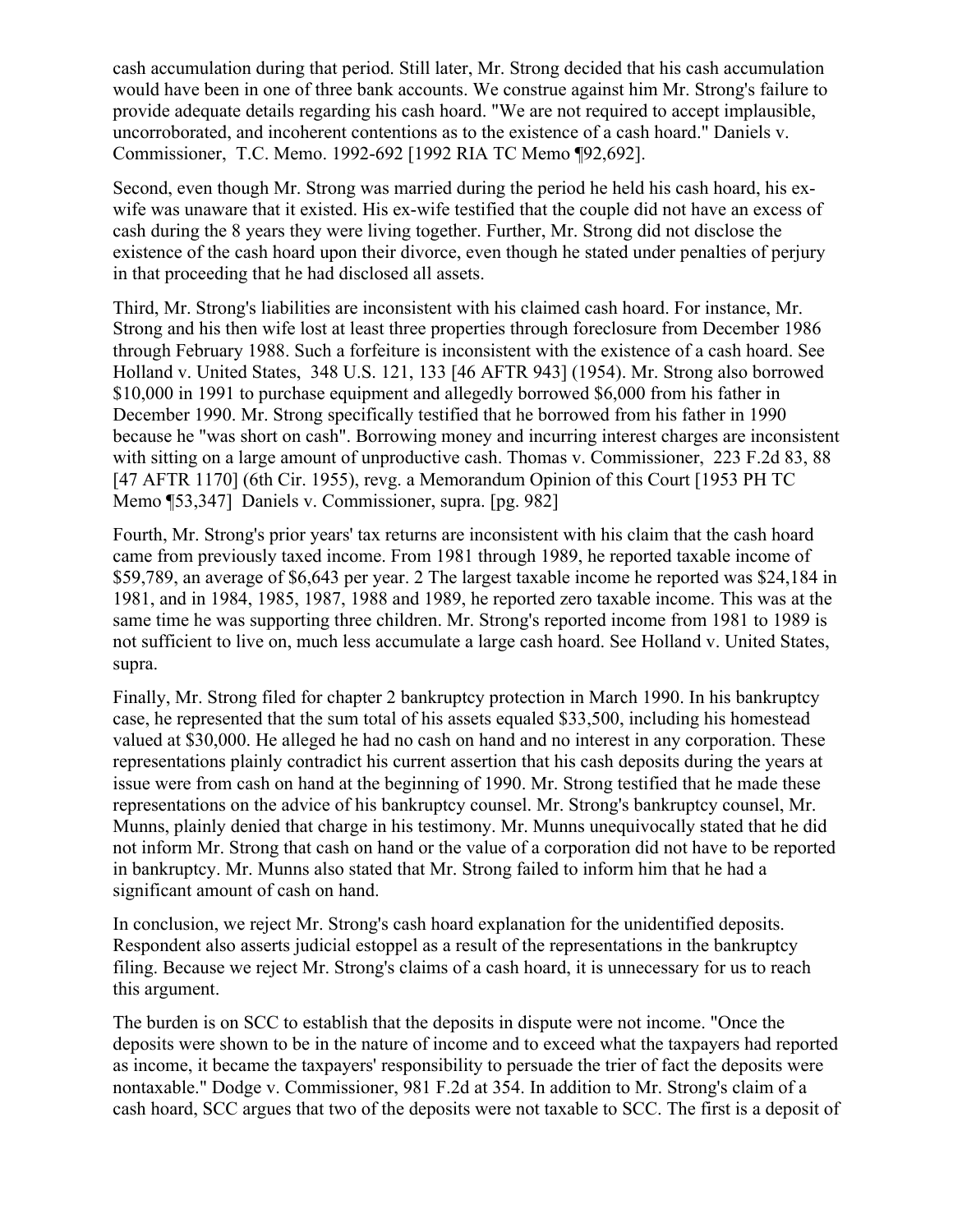\$8,500 on August 10, 1994, which Mr. Strong claims was payment for the sale of a motorcycle. In that instance, we accept the corroborating testimony of Mr. Strong's then girlfriend and hold that the \$8,500 was not income to SCC. The second is a deposit of \$8,500 on August 16, 1994, which Mr. Strong claims was payment for the sale of his truck to his brother. In this instance, SCC has not carried its burden. Mr. Strong provided testimony from his brother that the \$8,500 deposit was payment for a pickup truck. However, this testimony is inconsistent with the records of the Minnesota Department of Motor Vehicles regarding the ownership of the truck in question, and we find this testimony unconvincing. SCC does not provide any explanation for the remaining deposits, and we conclude that these deposits are income to SCC.

### C. Allowable Expenses of SCC

 Section 162(a) allows a taxpayer deductions for ordinary and necessary business expenses incurred during the taxable year in carrying on a trade or business. Deductions, however, are a matter of legislative grace, and the taxpayer bears the burden of proving entitlement to any deduction claimed. See INDOPCO, Inc. v. Commissioner, 503 U.S. 79, 84 [69 AFTR 2d 92- 694] (1992). Generally, a taxpayer must establish that deductions taken pursuant to section 162 are ordinary and necessary business expenses and must maintain records sufficient to substantiate the amounts of the deductions claimed. Sec. 1.6001-1(a), Income Tax Regs.

With respect to certain business expenses specified in section 274(d), more stringent substantiation requirements apply. Section 274(d) disallows deductions for travel expenses, gifts, meals, and entertainment, as well as for listed property defined by section 280F(d)(4), unless the taxpayer substantiates by adequate records or by sufficient evidence corroborating the taxpayer's own statement: (1) The amount of the expense; (2) the time and place of the expense; (3) the business purpose of the expense; and (4) the business relationship [pg. 983] to the taxpayer of the persons involved in the expense.

SCC argues that many of the expenses paid by Mr. Strong out of account No. 893315300 were deductible business expenses of SCC. For 1990, SCC's financial statement provided to the revenue agent during respondent's audit of SCC did not include an accountant's compilation of expenses paid from account No. 893315300; instead, it estimated SCC's costs using industry standards and information available from closing statements. For 1991-94, respondent allowed SCC expenses based upon financial statements including accountant's compilations of expenses for those years. Respondent allowed SCC expenses for 1990 on the basis of the information in the financial statement, adjusted by SCC's average actual gross profits percentage taken from the 1991-94 accountant's compilations.

Mr. Strong testified that he paid some of his personal expenses, including child support, medical fees, clothing purchases, restaurant charges, magazine subscriptions, and groceries, for 1991-94 by issuing checks from account No. 893315300.

There are seven general categories of additional disputed expenses that were paid out of account No. 893315300 which we will discuss: (1) Advertising or promotional expenses; (2) professional fees; (3) travel expenses; (4) automobile and truck expenses; (5) office supplies and general supplies; (6) utility expenses; and (7) miscellaneous expenses.

#### 1. Advertising or Promotional Expenses

Expenses for the promotion or sponsorship of activities not directly related to a taxpayer's business are deductible if the taxpayer can establish a proximate relationship between the activity and the taxpayer's business such that the sponsorship was reasonably calculated to advertise the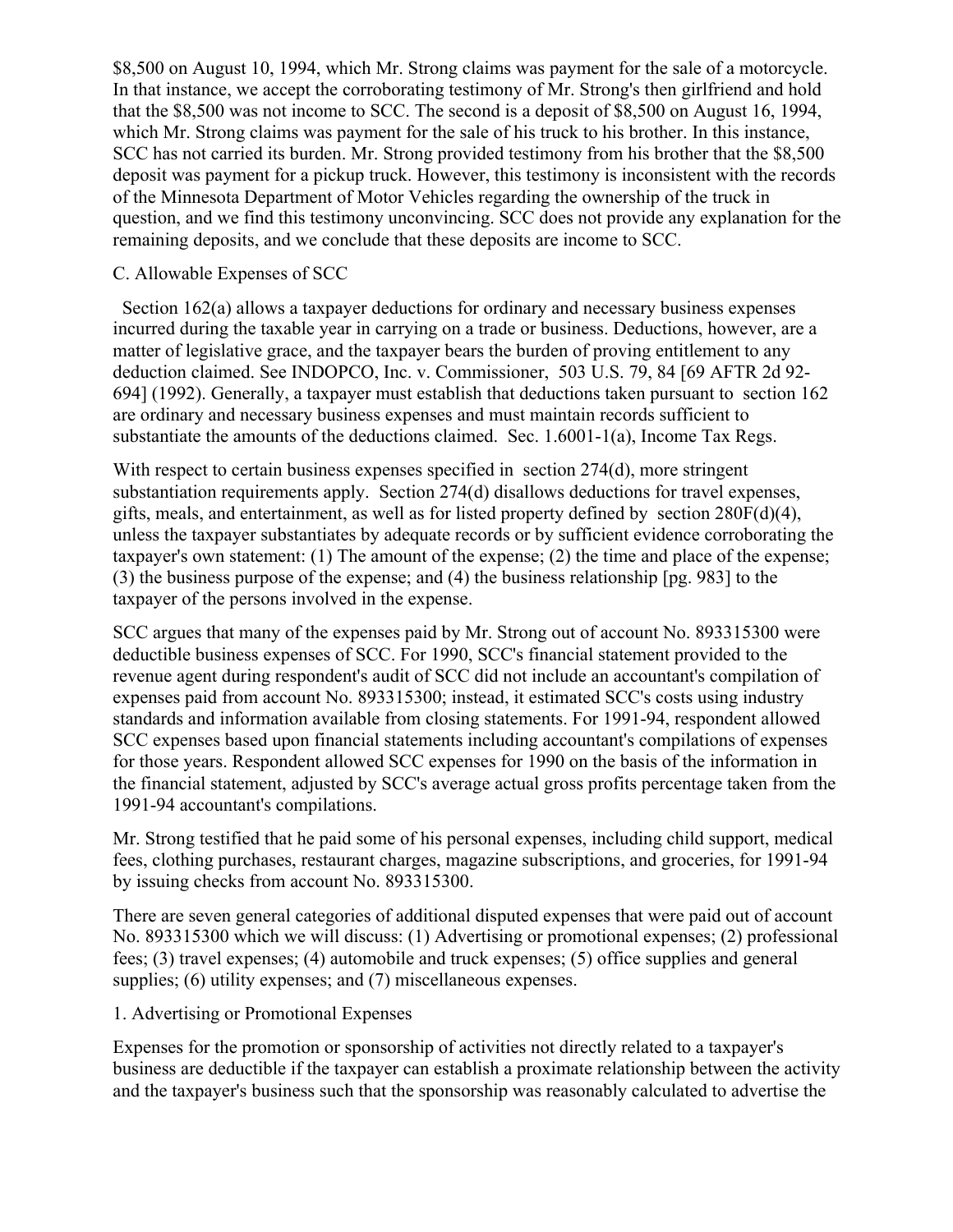business. Gill v. Commissioner, T.C. Memo. 1994-92 [1994 RIA TC Memo ¶94,092], affd. without published opinion 76 F.3d 378 [77 AFTR 2d 96-997] (6th Cir. 1996).

SCC advertised its business primarily either through word of mouth or by athletic sponsorships. As part of the athletic sponsorships, SCC paid for the uniforms, logo design, hats, t-shirts, sweat pants, coats, bags, and pants for all players on its sponsored teams. In addition, SCC made monetary donations for high school wrestling organizations and would provide equipment and league/tournament fees for its sponsored athletic teams.

SCC claimed that the expenses for advertising were deductible as ordinary and necessary business expenses. Respondent determined that SCC was not entitled to deduct these expenses as shown on the financial statements and the accountants' compilations provided by SCC and adjusted these expenses in determining SCC's tax liabilities for the years at issue. SCC's canceled checks supported many of these promotional expenses. In addition, members of SCC's sponsored teams testified credibly to substantiate the expenses. Accordingly, we conclude the amounts of the following advertising or promotional expenses for the years 1991, 1992, 1993, and 1994 were ordinary and necessary expenses of SCC:

|              | 1991             |                  |
|--------------|------------------|------------------|
|              |                  |                  |
| Date<br>---- | Expense          | Amount<br>------ |
| 1/2          | Letterman Sports | 50.00            |
| 1/2          | Letterman Sports | 644.80           |
| 2/2          | A&B              | 42.38            |
| 2/4          | Gladiators       | 74.00            |
| 2/27         | Letterman Sports | 186.00           |
| 2/27         | SRO Softball     | 320.00           |
| 3/23         | USA Wrestling    | 30.00            |
| 4/9          | SRO Softball     | 615.00           |
| 4/10         | SRO Softball     | 320.00           |
| 4/19         | Letterman Sports | 297.75           |
| 5/7          | Dave's Sports    | 73.62            |
| 5/8          | Letterman Sports | 50.00            |
| 5/15         | Athlete's Foot   | 37.09            |
| 5/17         | USA Wrestling    | 10.00            |
| 5/17         | USA Wrestling    | 20.00            |
| 6/5          | Letterman Sports | 95.40            |
| 6/13         | Letterman Sports | 271.75           |
| 6/19         | Letterman Sports | 50.00            |
| 8/13         | Letterman Sports | 48.00            |
| 9/12         | SRO Softball     | 225.00           |
| 12/11        | Herman's Sports  | \$89.35          |
| 12/11        | Dave's Sports    | 47.94            |
| 12/14        | Broomball League | 60.00            |
| 12/19        | Herman's Sports  | 285.39           |
| 12/23        | Dave's Sports    | 100.00           |
| 12/23        | Dave's Sports    | 169.26           |
| 12/23        | Herman's Sports  | 63.88            |
| Total        |                  | 4,276.61         |
|              | 1992             |                  |
|              |                  |                  |
| Date         | Expense          | Amount           |
|              |                  |                  |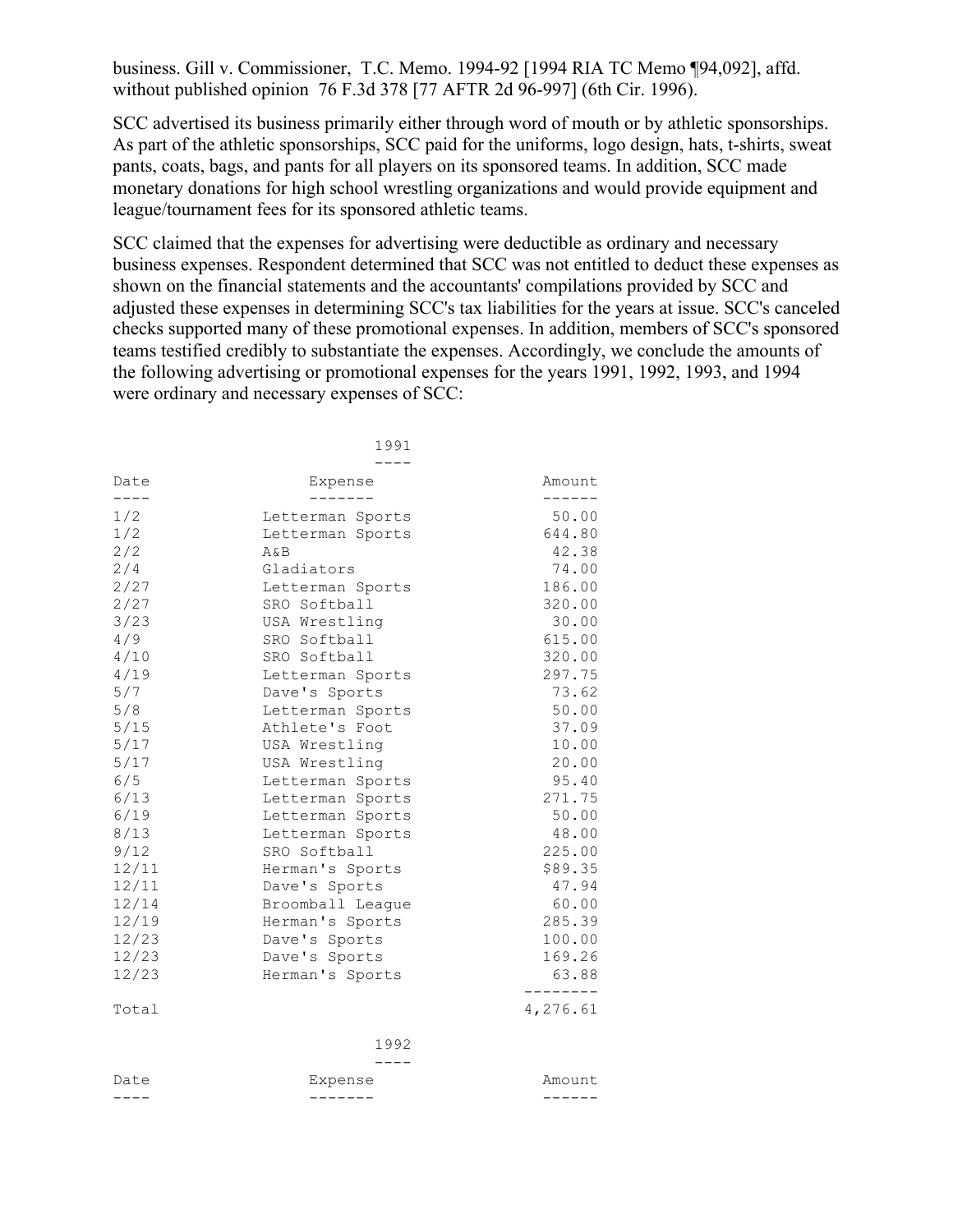| 1/9<br>1/14<br>1/31<br>2/3<br>2/29<br>3<br>3/14<br>4/10<br>4/13<br>5/19<br>6/10<br>6/10<br>6/17<br>6/17<br>9/27<br>12/10<br>12/11 | Herman's Sports<br>Dave's Sports<br>State Broomball<br>Butch Salzinger<br>Radisson (Broomball)<br>Radisson (Broomball)<br>D. Stecker (Softball)<br>Butch Salzinger (Hats)<br>Herman's Sports<br>Letterman Sports<br>Letterman Sports<br>Wal-Mart (Balls)<br>Letterman Sports<br>Mardi's Embroidery<br>Slow Pitch MN<br>Dave's Sports<br>St. Francis Wrestling | 32.37<br>\$<br>385.00<br>185.00<br>800.00<br>132.69<br>104.81<br>3,900.00<br>185.40<br>51.99<br>429.75<br>78.00<br>12.32<br>102.00<br>480.25<br>112.00<br>287.64<br>250.00 |
|-----------------------------------------------------------------------------------------------------------------------------------|---------------------------------------------------------------------------------------------------------------------------------------------------------------------------------------------------------------------------------------------------------------------------------------------------------------------------------------------------------------|----------------------------------------------------------------------------------------------------------------------------------------------------------------------------|
| 12/20                                                                                                                             | 4 Seasons Broomball                                                                                                                                                                                                                                                                                                                                           | 60.00<br>--------                                                                                                                                                          |
| Total                                                                                                                             |                                                                                                                                                                                                                                                                                                                                                               | 7,589.22                                                                                                                                                                   |
|                                                                                                                                   | 1993                                                                                                                                                                                                                                                                                                                                                          |                                                                                                                                                                            |
| Date                                                                                                                              | Expense                                                                                                                                                                                                                                                                                                                                                       | Amount                                                                                                                                                                     |
| ----                                                                                                                              | -------                                                                                                                                                                                                                                                                                                                                                       | ------                                                                                                                                                                     |
| 1/23<br>1/24<br>2/06<br>3/05<br>3/11<br>4/15<br>4/16<br>4/21<br>4/22<br>6/5<br>6/7<br>8/10<br>12/03<br>Total                      | Herman's Sports<br>Mardi's Embroidery<br>Marc Washburn<br>Mardi's Embroidery<br>MN Sports Federation<br>City of Coon Rapids<br>MN Liquor Liability<br>City of Coon Rapids<br>Janet Cullen<br>MN Recreation Assn.<br>A & B Sporting Goods<br>City of Coon Rapids<br>Sports Connection                                                                          | \$<br>149.97<br>180.00<br>80.00<br>294.00<br>63.00<br>846.00<br>\$200.00<br>60.00<br>1,000.00<br>125.00<br>21.29<br>100.00<br>75.00<br>--------<br>3,194.26                |
|                                                                                                                                   | 1994                                                                                                                                                                                                                                                                                                                                                          |                                                                                                                                                                            |
|                                                                                                                                   |                                                                                                                                                                                                                                                                                                                                                               |                                                                                                                                                                            |
| Date<br>3/7<br>11/16<br>4/21<br>Total                                                                                             | Expense<br>Elk River Wrestling<br>A & B Sporting Goods<br>C.R. Athletic Assn.                                                                                                                                                                                                                                                                                 | Amount<br>\$105.00<br>118.42<br>300.00<br>-----<br>523.42                                                                                                                  |

#### 2. Professional Fees

Mr. Strong claimed accounting and legal expenses of \$3,410 and \$4,790 for 1993 and 1994, respectively. Of these amounts, respondent allowed \$575 and \$790 for 1993 and 1994, respectively, as miscellaneous itemized deductions for tax preparation fees paid to Mr. Newman. The remaining \$2,835 for 1993 and \$4,000 for 1994 are in dispute. Mr. Strong testified that the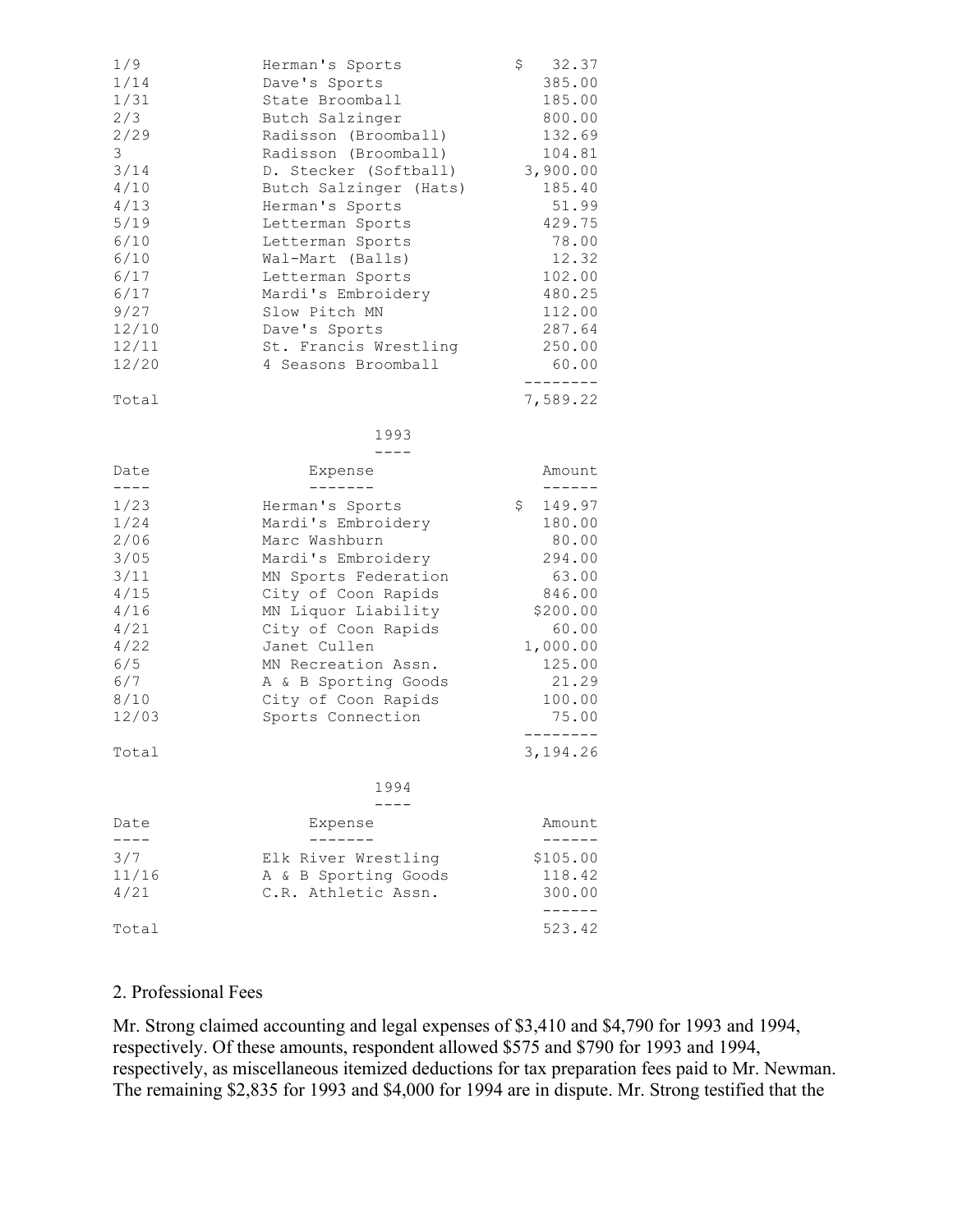\$2,835 was paid to Michael Scott, an attorney, for title clarification in connection with one of SCC's business properties. In addition, Mr. Strong testified that the \$4,000 was paid to Craig Cascorono, an attorney, also with respect to title issues concerning SCC's business properties. Mr. Strong testified that SCC often had to retain attorneys in order to make sure its properties had valid titles from the city council before building on them. Respondent argues that legal expenses relating to title issues are not deductible as ordinary and necessary business expenses but should be added to the basis of each property to which they relate.

We agree with respondent. The cost of defending or perfecting title to property constitutes a capital expenditure and no deduction shall be allowed for it. Estate of Franco v. Commissioner, T.C. Memo. 1980-340 [¶80,340 PH Memo TC]; Cowden v. Commissioner, T.C. Memo. 1965- 278 [¶65,278 PH Memo TC], affd. per curiam 365 F.2d 832 [18 AFTR 2d 5688] (1st Cir. 1966); sec. 1.263(a)-2(c), Income Tax Regs. The only evidence presented by Mr. Strong and SCC shows that these legal fees were for defending or perfecting title. In his testimony, Mr. Strong did not relate these expenses to specific properties sold during the years at issue. Therefore, the legal fees of \$2,835 and \$4,000 paid in 1993 and 1994, respectively, are not currently deductible to SCC.

## 3. Charitable Contributions

SCC claimed deductions for charitable contributions of \$73.14 for 1991, \$220 and \$80 for 1992, and \$80 for 1993. Of these amounts, respondent allowed only the \$80 charitable contribution for 1992. Respondent contends that SCC failed to provide the required documentation to substantiate the remaining charitable deductions.

Under section 1.170A-13(a)(1), Income Tax Regs., a taxpayer is required to maintain for each charitable contribution a canceled check, a receipt from the donee organization, or other reliable written records of the contribution. Because Mr. Strong presented copies of canceled checks for the \$73.14 in 1991 and \$80 in 1993, we conclude that SCC is allowed these charitable contributions. However, because Mr. Strong failed to substantiate the \$220 contribution, we conclude that SCC is precluded from deducting the \$220 for the year 1992 as a charitable contribution.

# 4. Travel Expenses

SCC claimed travel expenses for the years 1991-94 of \$1,914.59, \$397.79, \$148.62, and \$1,045.67, respectively. Respondent disallowed these travel expenses.

In order to substantiate a deduction by means of adequate records, a taxpayer must maintain a diary, log, statement of expenses, trip sheet, or similar record, and [pg. 986] documentary evidence which, in combination, are sufficient to establish each element of each expense or use. Sec. 1.274- 5T(c)(2)(i), Temporary Income Tax Regs., 50 Fed. Reg. 46017 (Nov. 6, 1985). Accordingly, no deduction for expenses under section 274(d) may be allowed on the basis of any approximation or the unsupported testimony of the taxpayer. See, e.g., Sanford v. Commissioner, 50 T.C. 823, 827- 828 (1968), affd. 412 F.2d 201 [24 AFTR 2d 69-5021] (2d Cir. 1969).

Here, although Mr. Strong testified to some of the travel expenses and provided copies of some canceled checks, SCC did not provide adequate substantiation to meet the strict requirements of section 274(d). The record does not include any receipts, vouchers, itineraries, diaries, logs, or calendars made in connection with the alleged travel expenses, nor any other evidence sufficient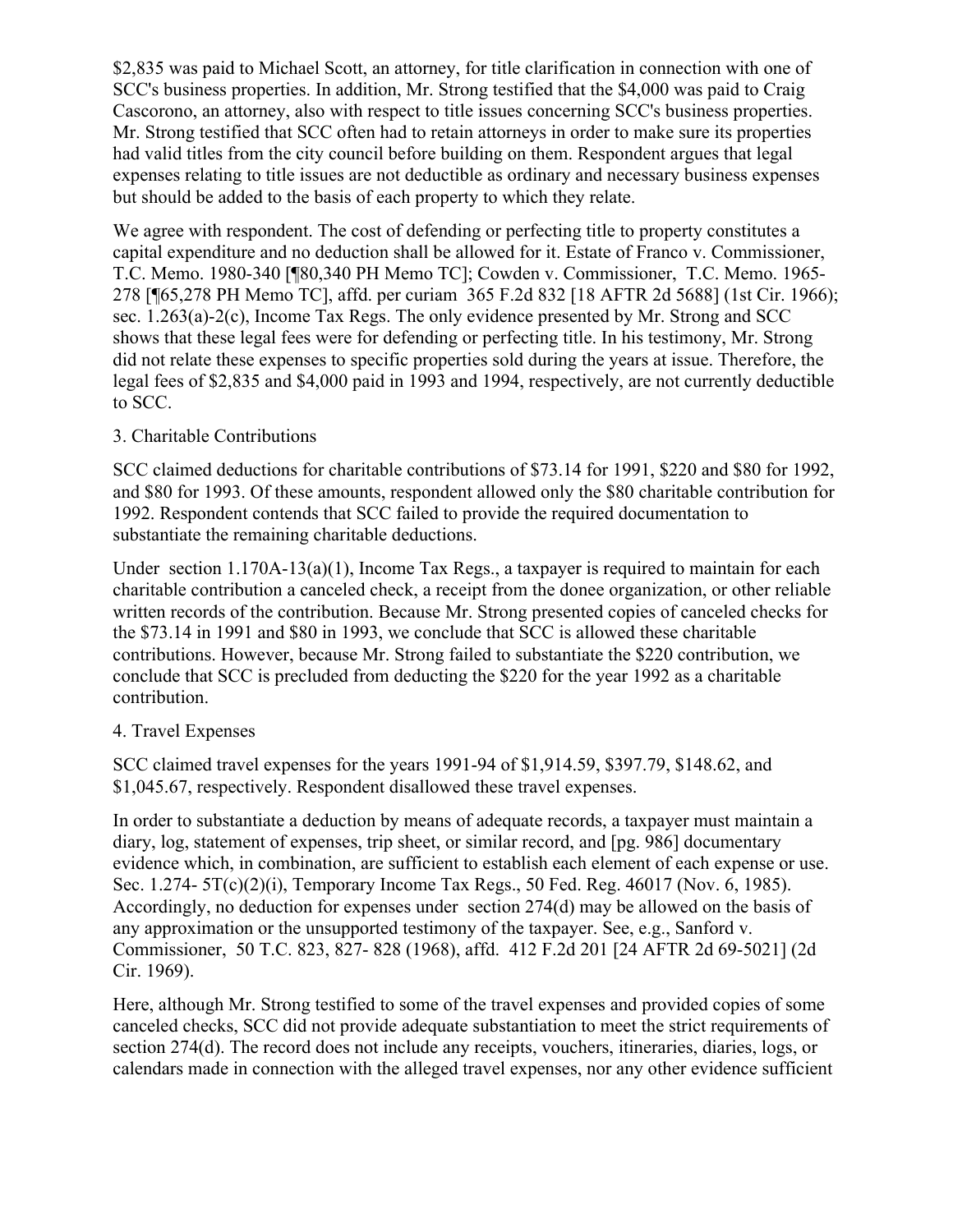to corroborate Mr. Strong's testimony. Accordingly, we sustain respondent's determinations with respect to these travel expenses for the years 1991 through 1994.

## 5. Miscellaneous Expenses

a. Office Supplies and General Supplies Expenses

SCC contests respondent's disallowance of the deductions claimed for office supplies and general supplies incurred for 1991, 1992, 1993, and 1994 of \$797.96, \$611.16, \$396.12, and \$1,102.14, respectively. Of these amounts, respondent allowed \$326 for 1991, \$495.52 for 1992, \$386.66 for 1993, and \$518.01 for 1994.

However, SCC contends that it is entitled to additional office and general supplies expenses that were not allowed by respondent. SCC offered as proof only copies of canceled checks. The canceled checks do not show in any detail the items purchased or the business purpose for the items, as required to substantiate the claimed deductions. See sec. 1.162-17, Income Tax Regs. Therefore, we cannot allow SCC deductions for these expenses.

## b. Automobile and Truck Expenses

SCC claims deductions for automobile and truck expenses for 1991, 1992, 1993, and 1994 of \$686.56, \$572.66, \$27, and \$1,239.93, respectively. Respondent allowed SCC automobile and truck expenses for only the years 1992 and 1994 of \$469.35 and \$320.91, respectively. Respondent disallowed the remaining automobile and truck expenses because of failure to substantiate that the amounts were expended for business use. SCC did not offer any evidence at trial or present any argument on brief regarding these amounts. Accordingly, respondent's determination on these remaining items is sustained.

## c. Utility and Telephone Expenses

SCC claimed utility expenses for the years 1991-94 of \$3,704.50, \$3,314.11, \$1,669.92, and \$4,692.60, respectively. Respondent concedes that SCC may deduct \$3,609.20, \$2,873.73, \$912.20, and \$3,118.61, respectively for 1991-94. SCC has failed to present any evidence to substantiate entitlement to the remaining disallowed deductions. Accordingly, respondent's determination on these items is sustained.

In addition, SCC claimed telephone expenses for the 1992 tax year of \$665.53. Respondent concedes that SCC may deduct \$355.77. SCC failed to present any evidence at trial or present any argument on brief regarding the additional amount. Accordingly, respondent's determination on the remaining claimed deduction is sustained.

# d. Miscellaneous Expenses

As to SCC's other deductions (i.e., entertainment, insurance, and rent), Mr. Strong was not able to proffer any documentation to substantiate that the purpose of these expenses was for business. Mr. Strong attributes the lack of substantiation to two fires that resulted in the loss of his receipts, but his general attitude regarding Federal income taxes and his lack of credibility leave us with no reason to believe receipts were ever maintained.

Even if we were persuaded that some portion of these expenses was for business purposes, Mr. Strong has not offered any evidence that would support his allocation of expenses or otherwise allow the Court to reach an alternate determination under Cohan v. Commissioner, 39 F.2d 540, 543- 544 [8 AFTR 10552] (2d Cir. 1930). Thus, with regard to these additional expenses [pg. 987] for which there are no adequate receipts, SCC's claim fails for lack of substantiation.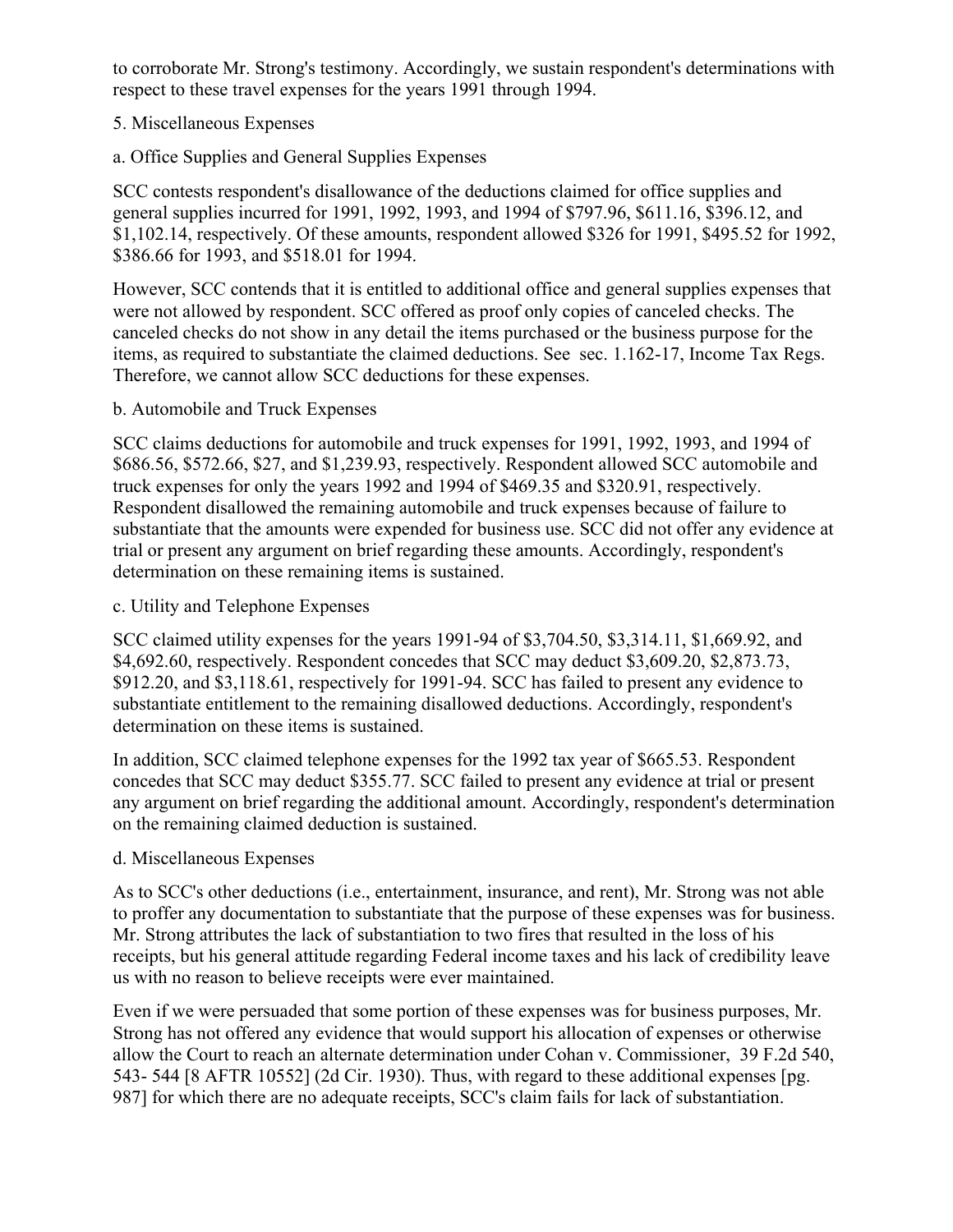#### III. Constructive Dividends to Mr. Strong

Respondent argues that the unreported business income of SCC, measured by the deposits into account No. 893315300, is taxable to Mr. Strong as constructive dividend income because Mr. Strong freely used the money for personal expenses. Petitioners do not address respondent's argument.

If a controlling shareholder diverts corporate income to his own use, the diverted funds are generally treated as constructive dividends for tax purposes. DiLeo v. Commissioner, 96 T.C. at 883. A dividend is any distribution of property made by a corporation to its shareholders out of its earnings and profits. Sec. 316(a). Where a corporation makes a distribution to a shareholder that serves no legitimate corporate purpose and results in an economic benefit to the shareholder, the payment is a constructive dividend to the benefited shareholder. Commissioner v. Riss, 374 F.2d 161, 167 [19 AFTR 2d 880] (8th Cir. 1967), affg. in part, revg. in part and vacating in part T.C. Memo. 1964-190 [¶64,190 PH Memo TC]; see also Meridian Wood Prods., Inc. v. United States, 725 F.2d 1183, 1191 [53 AFTR 2d 84- 790] (9th Cir. 1984). However, the fact that certain payments are not deductible by a corporation as business expenses does not automatically make them taxable to the shareholder. Dolese v. United States, 605 F.2d 1146, 1152 [44 AFTR 2d 79-5552] (10th Cir. 1979); Falsetti v. Commissioner, 85 T.C. 332, 356-357 (1985); Ashby v. Commissioner, 50 T.C. 409, 418 (1968). To the extent the payments do not represent some direct benefit to the shareholder, they are not taxable to him. See Ashby v. Commissioner, supra.

Some of the income deposited into account No. 893315300 was used by Mr. Strong for SCC's legitimate business expenses. Respondent allowed some of these expenses in the notice of deficiency, and we have identified additional promotional expenses in section II.C.1., above. In addition, although SCC may not deduct certain capital legal fees, see supra section II.C.2., we are convinced that those items were of no personal benefit to Mr. Strong. These items, which are not constructive dividends to Mr. Strong, are \$2,835 in 1993 (check No. 6834) and \$4,000 in 1994 (check No. 7763).

Either the remaining income items disallowed as deductions to SCC were used by Mr. Strong for personal benefit or he has failed to show that they were not so used. He made no distinction between SCC's funds and his own, by his own admission. He paid child support, medical bills, clothing, groceries, travel, and other personal expenses directly out of account No. 893315300. In addition to failing to properly substantiate his travel expenses, he has not shown that the travel expenses were not personal. He has failed to establish that the remaining nondeductible corporate expenditures had any legitimate corporate purpose and were not for his benefit.

In summary, the deposits into account No. 893315300 determined to be taxable to SCC are taxable to Mr. Strong as constructive dividends, less the amounts of (1) the expenses allowed by respondent, (2) the promotional expenses we have held in section II.C.1. and 3. above are deductible by SCC, and (3) the items we have determined have no benefit to Mr. Strong in this section. IV. Penalties and Additions to Tax

## A. Fraud Penalty Under Section 6663-Mr. Strong

Respondent determined that Mr. Strong is liable for the fraud penalty under section 6663 for each of the years 1990, 1991, 1992, 1993, and 1994. Respondent must show by clear and convincing evidence that Mr. Strong fraudulently intended to underpay his taxes in each year in issue in order to prove that he is liable for the fraud penalty under section 6663. See sec. 7454(a); Rule 142(b); Rowlee v. Commissioner, 80 T.C. 1111, 1113 (1983). For Federal tax purposes, fraud entails intentional wrongdoing with the purpose of evading a tax believed to be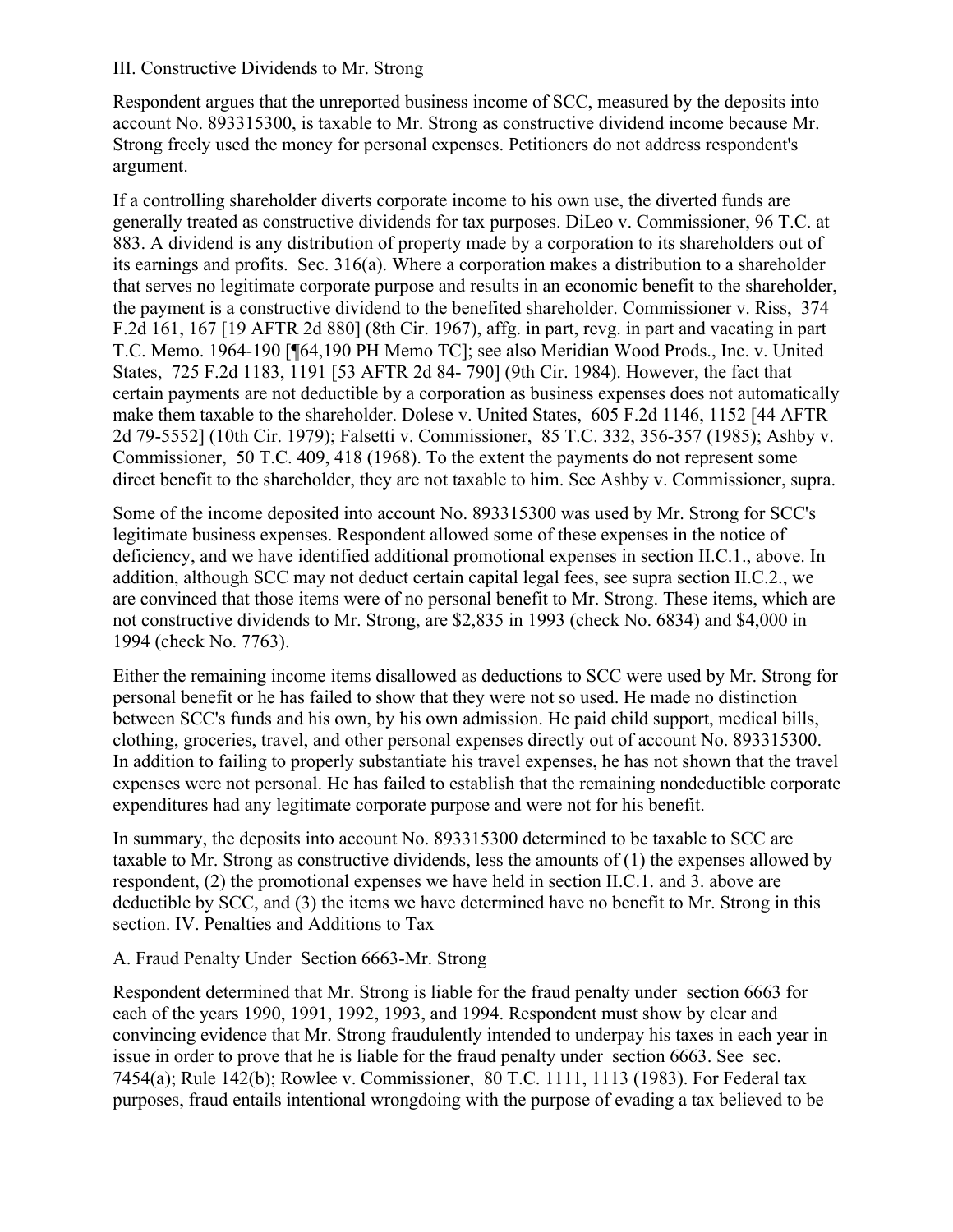owing. See Neely v. Commissioner, 85 T.C. 934, 947 [pg. 988] (1985). In order to show fraud, respondent must prove: (1) An underpayment exists and (2) Mr. Strong intended to evade taxes known to be owing by conduct intended to conceal, mislead, or otherwise prevent the collection of taxes. See Parks v. Commissioner, 94 T.C. 654, 660-661 (1990).

### 1. Underpayment

We have found above that SCC received construction income in each of the years 1990-94 and that Mr. Strong used most of the construction income for his personal expenses. Neither SCC nor Mr. Strong paid Federal income tax on the additional construction income. Therefore, both SCC and Mr. Strong underpaid their taxes for 1990-94.

### 2. Fraudulent Intent

Because direct evidence of fraud is rarely available, fraud may be proved by circumstantial evidence and reasonable inferences from the facts. Petzoldt v. Commissioner, 92 T.C. 661, 699 (1989). Courts have developed a nonexclusive list of factors, or "badges of fraud", that demonstrate fraudulent intent. Niedringhaus v. Commissioner, 99 T.C. 202, 211 (1992). These badges of fraud include: (1) Understating income; (2) maintaining inadequate records; (3) failure to file tax returns; (4) implausible or inconsistent explanations of behavior; (5) concealment of income or assets; (6) failing to cooperate with tax authorities; (7) filing false documents; (8) failure to make estimated tax payments; (9) dealing in cash; (10) engaging in illegal activities; (11) attempting to conceal illegal activity; (12) an intent to mislead which may be inferred from a pattern of conduct; and (13) lack of credibility of the taxpayer's testimony. Id.; see also Spies v. United States, 317 U.S. 492, 499 [30 AFTR 378] (1943); Recklitis v. Commissioner, 91 T.C. 874, 910 (1988). Although no single factor is necessarily sufficient to establish fraud, the combination of a number of factors constitutes persuasive evidence. Niedringhaus v. Commissioner, supra at 211.

Mr. Strong consistently understated his income while spending SCC's construction income on his personal expenses during the years in issue. During these same years, Mr. Strong reported minimal taxable income, if any, and at most \$81,640 in gross receipts from the construction business. Mr. Strong's personal tax returns also do not take into account any of the funds he used for personal expenses.

Mr. Strong did not keep adequate records of the expenses he claims were related to SCC's business. His claim of a cash hoard that he periodically deposited into account No. 893315300 was an implausible explanation of the unreported construction income. His purported explanation, if true, is an admission that he defrauded his creditors and lied to his attorney during his bankruptcy proceedings by denying the existence of the cash he claims was hidden under his house. During an inquiry by respondent's revenue agent, Mr. Strong refused to provide the revenue agent with any personal or financial information and lied about his access to records. During the later audit, he provided detailed financial records only after respondent obtained third party records by summons. Mr. Strong knowingly filed false tax returns for each year at issue. His patterns of depositing cash in amounts less than \$10,000 and understating the construction income in each year show that he intended to conceal the income he appropriated from his construction business. We did not find Mr. Strong's testimony credible and do not accept his explanation for the income deposited into his bank account. He admitted in his testimony that he considered the money in account No. 893315300 his personal funds. The factors indicating fraud weigh heavily against Mr. Strong. Respondent has shown by clear and convincing evidence that Mr. Strong fraudulently underpaid his taxes for 1990, 1991, 1992, 1993, and 1994. Therefore, he is liable for the fraud penalty under section 6663 for each year in issue.